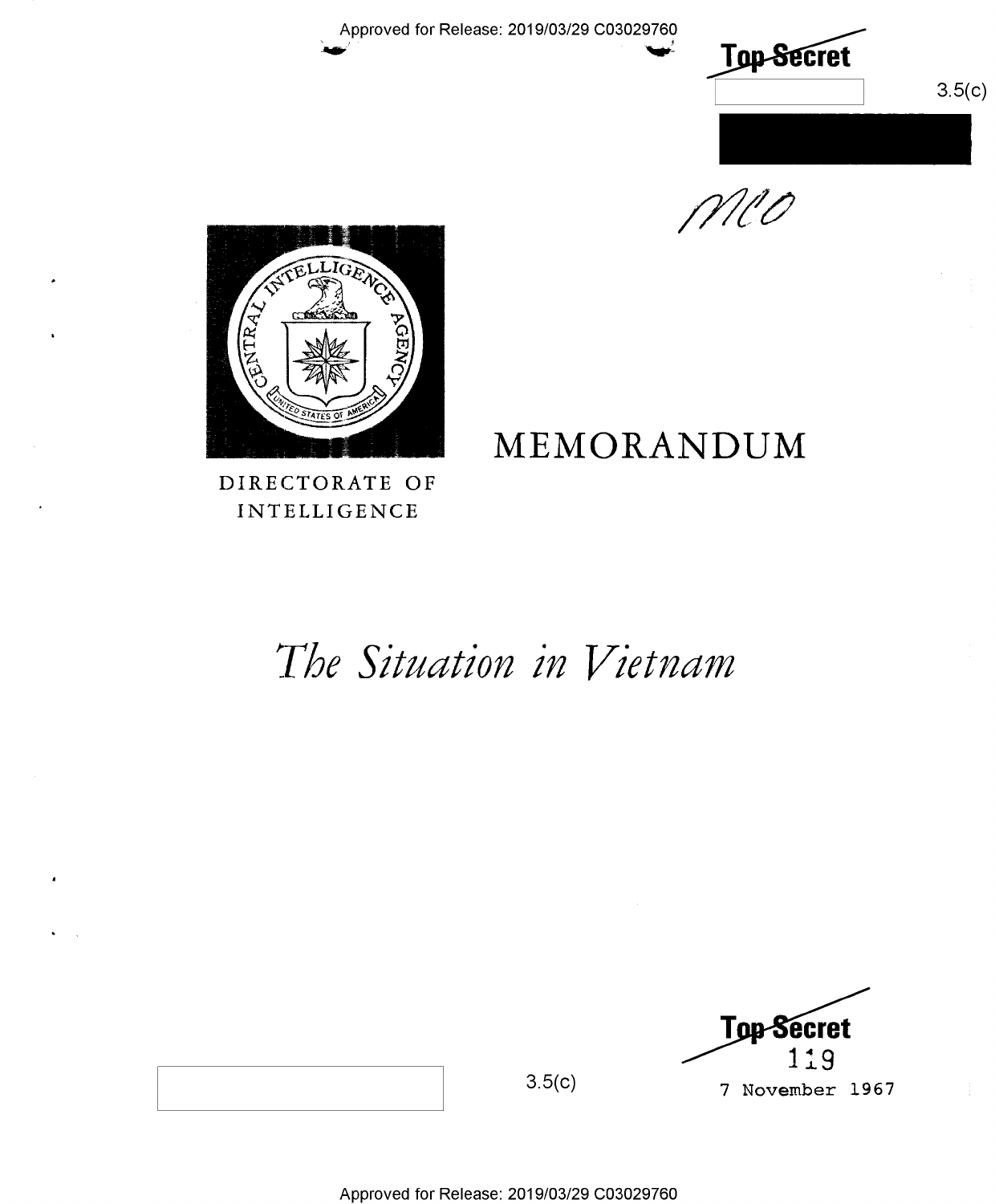|                                                                                                                                                                                                  | $\pmb{\epsilon}$                             |
|--------------------------------------------------------------------------------------------------------------------------------------------------------------------------------------------------|----------------------------------------------|
| WARNING                                                                                                                                                                                          | $\frac{1}{2}$                                |
| This document contains classified information affecting the national security<br>of the United States within the meaning of the espionage laws, US Code<br>Title 18, Sections 793, 794, and 798. | <b>基<br/>基</b>                               |
|                                                                                                                                                                                                  | 3.5(c)<br>ka 31                              |
|                                                                                                                                                                                                  | $\frac{3}{3}$<br>inga<br>羅羅<br>ž.            |
|                                                                                                                                                                                                  | <b>Add 14kd</b> Line                         |
|                                                                                                                                                                                                  | 細胞瘤 计                                        |
|                                                                                                                                                                                                  |                                              |
|                                                                                                                                                                                                  | ł<br>$\pmb{\lambda}$<br>谭<br>ļ<br>$\epsilon$ |

 $\frac{1}{2} \frac{d}{dx}$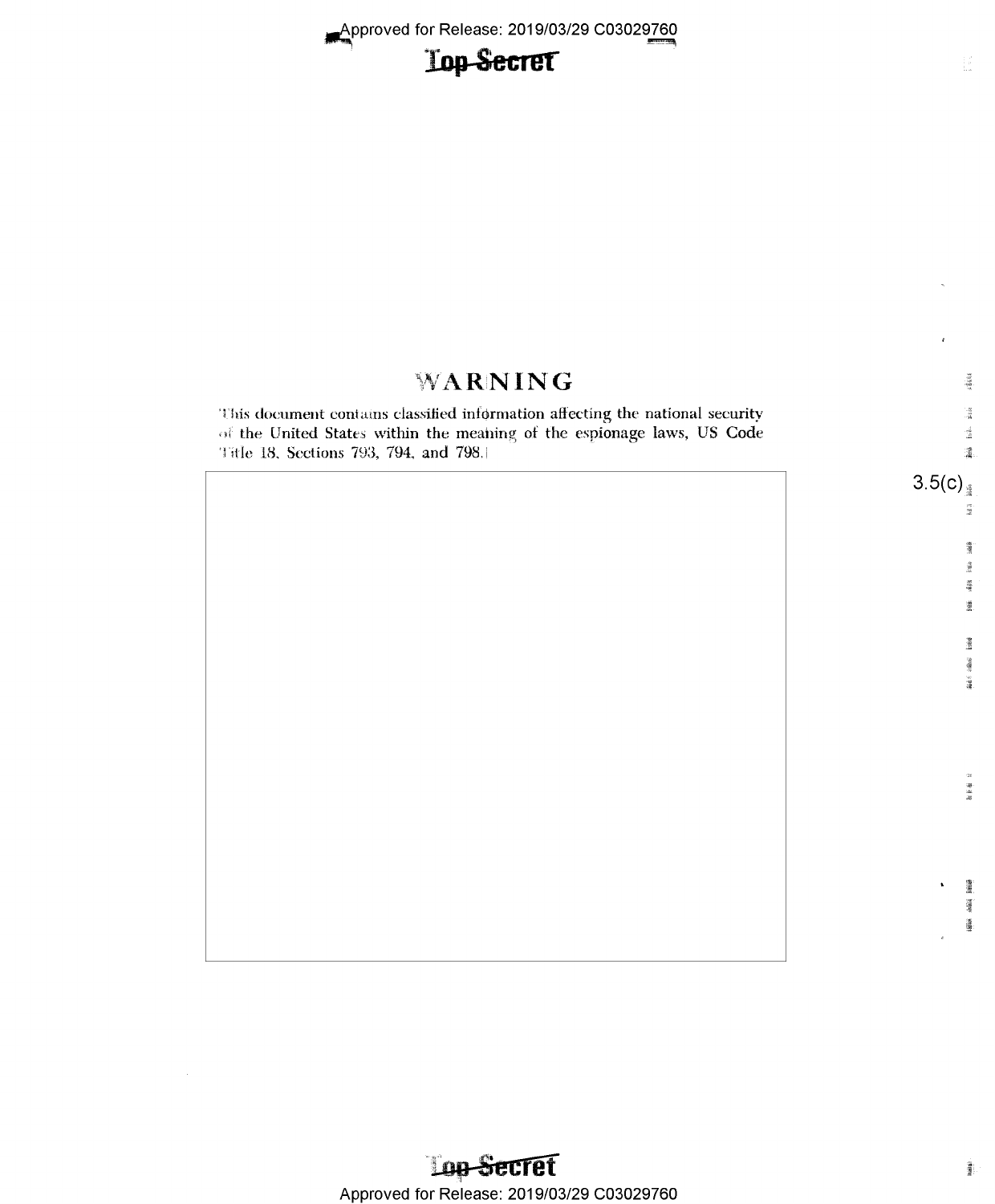Approved for Release: 2019/03/29 C03029760 3.5(c)<br>3.5(c)

Information as of 1600 <sup>7</sup>November 1967

 $3.5(c)$ 

3.3(h)(2)

 $-\sqrt{-}$ 

#### HIGHLIGHTS

Food shipments to North Vietnam from China and the USSR continue to rise, reaching a total<br>of over 370,000 tons so far this year (cf. 55,000 of over  $370,000$  tons so far this year tons last year). Sharp clashes between Allied and Communist forces were reported in scattered areas of South Vietnam.

I. The Military Situation in South Vietnam: Heavy fighting was reported near Dak To in the central highlands and in several other widely scattered areas on 6-7 November (Paras. 1-4). The South Koreans reported killing 113 enemy soldiers (Paras. 5-6). An update of the 5 November fighting near Song Be discloses that the South Vietnamese lost nearly 100 killed (Paras. 7-9). Additional fighting was reported at Loc Ninh and in an area south of Da Nang (Paras. 10-l2).

II. Political Developments in South Vietnam: The Communists persist in terror tactics against the Chinese community and have sent threatening letters to Chinese newsmen in Cholon (Para 1). A Liberation Front official claims that the Front will not transfer itself into a formal government as long as the war continues (Paras. 2-3).

III. Nilitary Developments in North Vietnam: Unusually heavy MIG activity was reported over<br>North Vietnam on 6 and 7 November, North Vietnam on 6 and 7 November,

IV. Other Communist Military Developments: There is nothing of significance to report.

V. Communist Political Developments: Communist propaganda still claims that recent military actions at Loc Ninh were in retaliation for

Approved for Release: 2019/03/29 C03029760

 $\fbox{TOP-SECRET} \over \fbox{Comp\_stCRET} \over \fbox{Sup.} \; 3.5(c)}$ 

i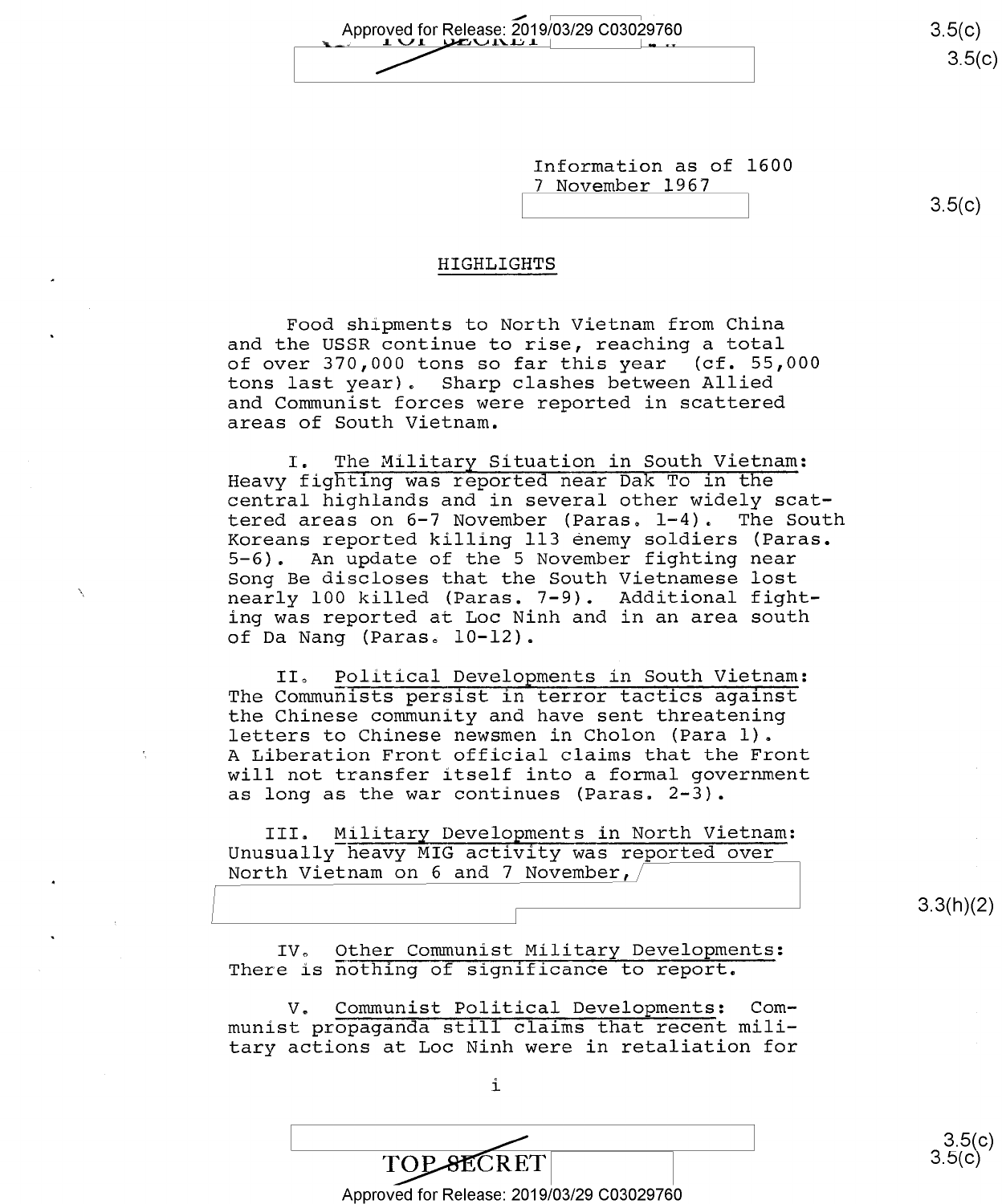# Approved for Release: 2019/03/29 C03029/60 (2019)<br>2.5§§§§§

US attacks on Hanoi (Paras. 1-2). Le Duan has written a major article in honor of the 50th anniversary of the Bolshevik Revolution (Paras. 3-7).

3.3(h)(2)

<sup>7</sup>November 1967

ii

TOP SECRET

Approved for Release: 2019/03/29 C03029760

 $3.5(c)$  $3.5(c)$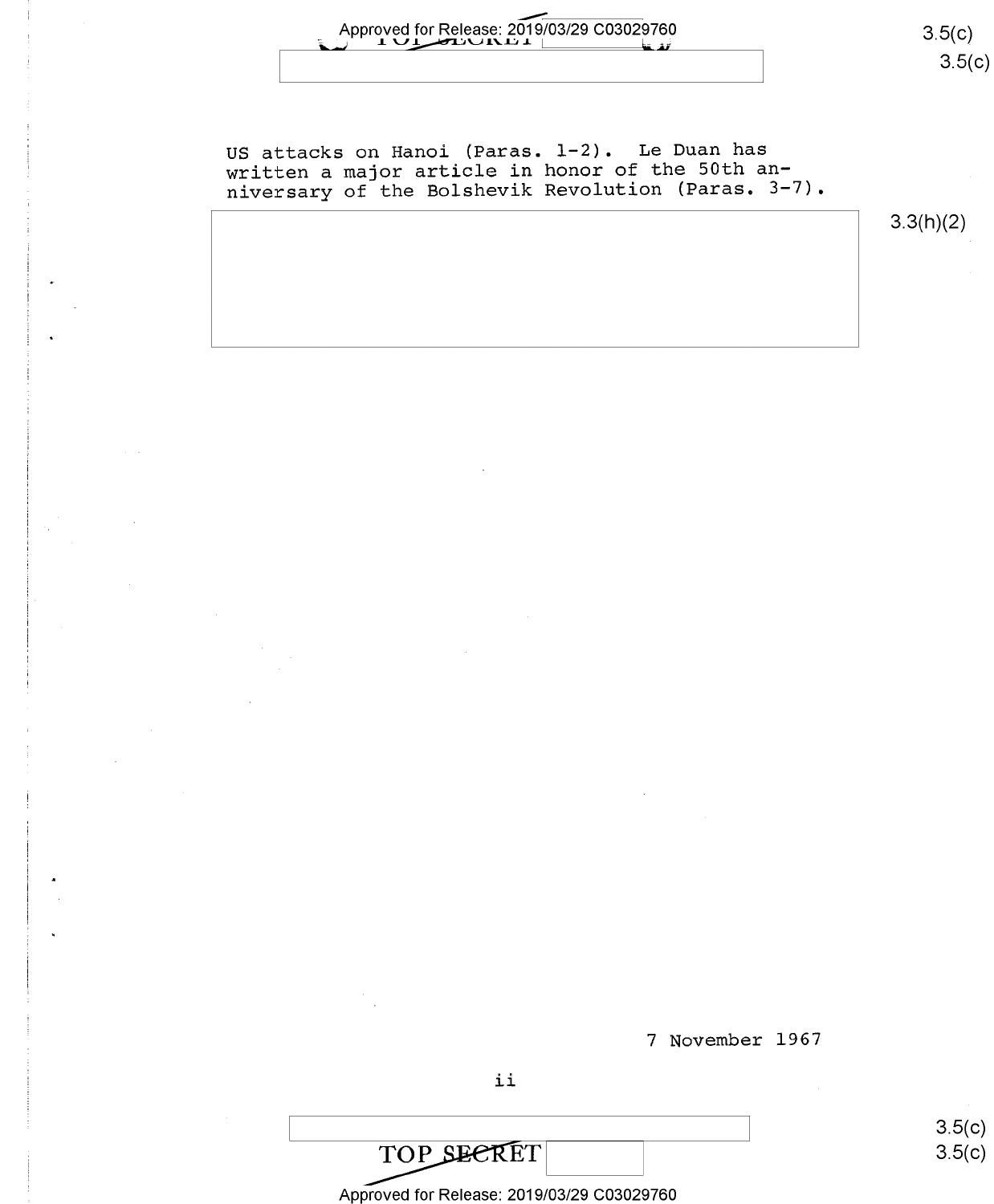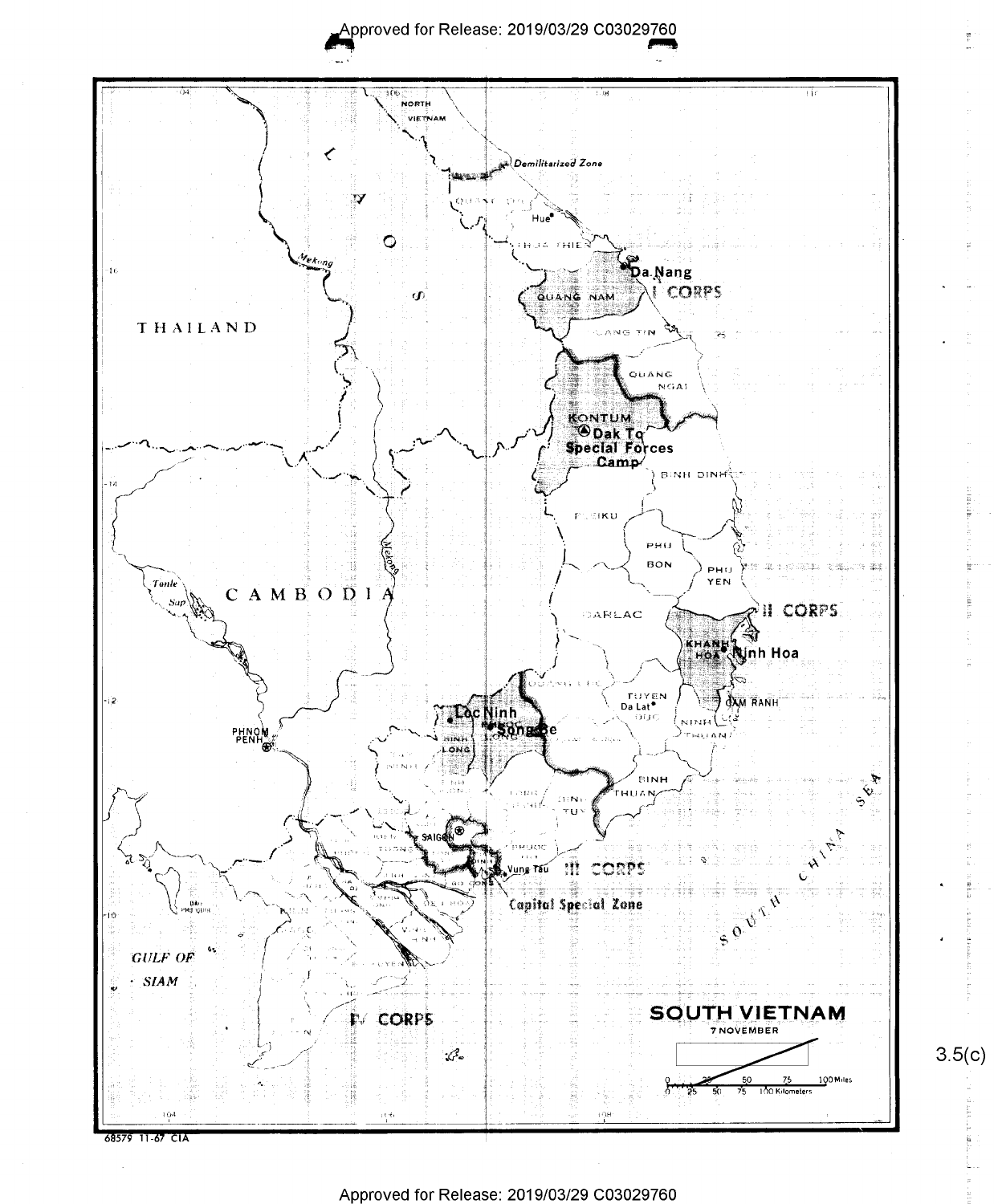Approved for Release: 2019/03/29 C03029760  $1 \vee 1$  divided in  $|1|$ 

#### I. THE MILITARY SITUATION IN SOUTH VIETNAM

l. Heavy fighting was reported near Dak To in the central highlands and in several other widely scattered areas on 6-7 November.

2. A battalion of the US l73rd Airborne Brigade, operating with the US 4th Infantry Division in Kontum Province,killed 18 North Vietnamese soldiers in clashes southwest of Dak To. US losses were 16 killed and 29 wounded.

3. The major fighting began in midafternoon when a US company patrolling in the vicinity of a recent B-52 strike came under heavy small-arms fire from an enemy force in well-fortified positions. The positions were overrun after another US company, air strikes, and artillery were called in. During the night the two companies' defensive perimeter was hit by a ground probe and several mortar rounds.

4. Two other companies of the US l73rd reported brief but violent clashes in the same general area, ten to l2 miles southwest of Dak To. US 4th Infantry Division troops have also fought North Vietnamese regulars in this area recently.

5. In Khanh Hoa Province along the central coast South Korean troops reported killing 113 enemy soldiers in another cordon operation around two villages near Ninh Hoa, capital of the district of<br>the same name. Twenty-two ROK troops have been Twenty-two ROK troops have been killed so far.

<sup>7</sup>November 1967

 $I-I$ 

 $3.5(c)$  $3.5$ (c)

TOP SECRET Approved for Release: 2019/03/29 C03029760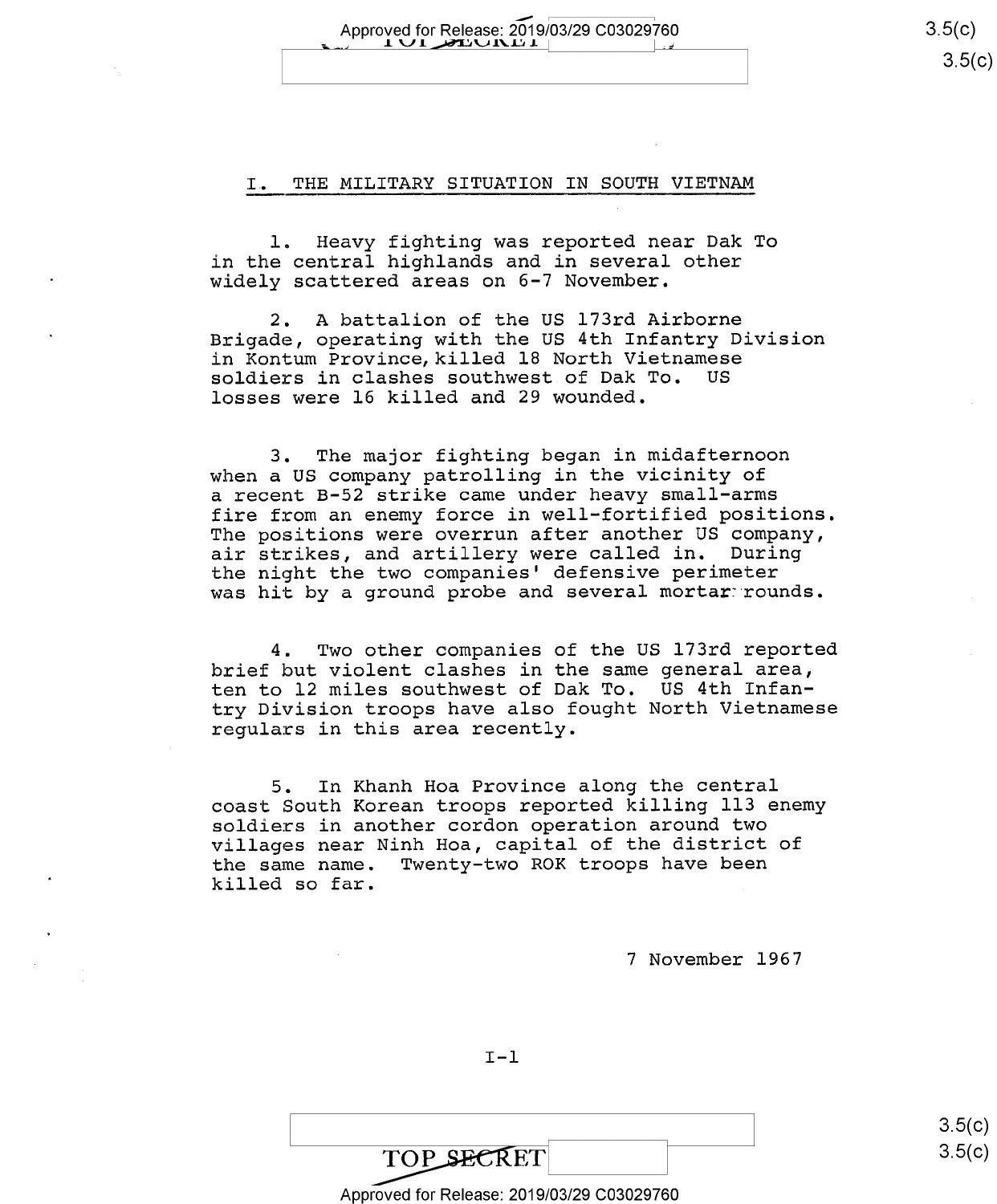6. The enemy troops, an estimated two companies of the North Vietnamese 18B Regiment, were believed to have been on Koreans. The cordon-and-search operation is a favorite tac-<br>tic of the South Koreans who have made it increasingly difficult for the enemy to operate in the heavily populated coastal districts of Khanh Hoa Province. Nonetheless, the enemy has persistently attempted to maintain a presence in this region, taking high casualties in the proce

7. South Vietnamese suffered badly in the fighting on<br>5 November three miles south of Song Be. Ninety-six South Vietnamese were killed and 33 wounded. Three US advisers were<br>wounded, and 25 ARVN soldiers are listed as missing. The<br>enemy's losses are reported as 23 killed.

S. Reporting on the engagement is sketchy. It appears, however, that the South Vietnamese 31st Ranger Battalion ran namese unit which had engaged an enemy battalion.

9. Both the North Vietnamese 88th and the Viet Cong 275th regiments are believed to be in the area. The 88th, formerly a subordinate of the North Vietnamese lst Division in the central highlands, moved down to Phuoc Long Province late in the summer. It opened the current enemy offensive in III Corps with a heavy ground assault against an outpost near Song Be on 27 October. The 275th, a regiment of the Viet Cong 5th Light Infantry Division in southeastern III Corps, has been noted moving cross—country to the Phuoc Long area since early October.

10. Meanwhile, 25 miles west of Song Be at Loc Ninh, 18<br>US infantrymen were wounded in a brief enemy mortar barrage. The fire was returned but enemy casualties were not determined.

ll. In other action, US Marines in Operation ESSEX, some 25 miles southwest of Da Nang, ran into stiff resistance on <sup>6</sup>November from an enemy force in a village fortified with bunkers, trenches, spider holes, and barbed—wire barriers. Two Marine companies attacked with air and artillery support,

<sup>7</sup>November 1967

 $TOP$  SECRET  $3.5(c)$ 

Approved for Release: 2019/03/29 C03029760

\ \ 3.5(c)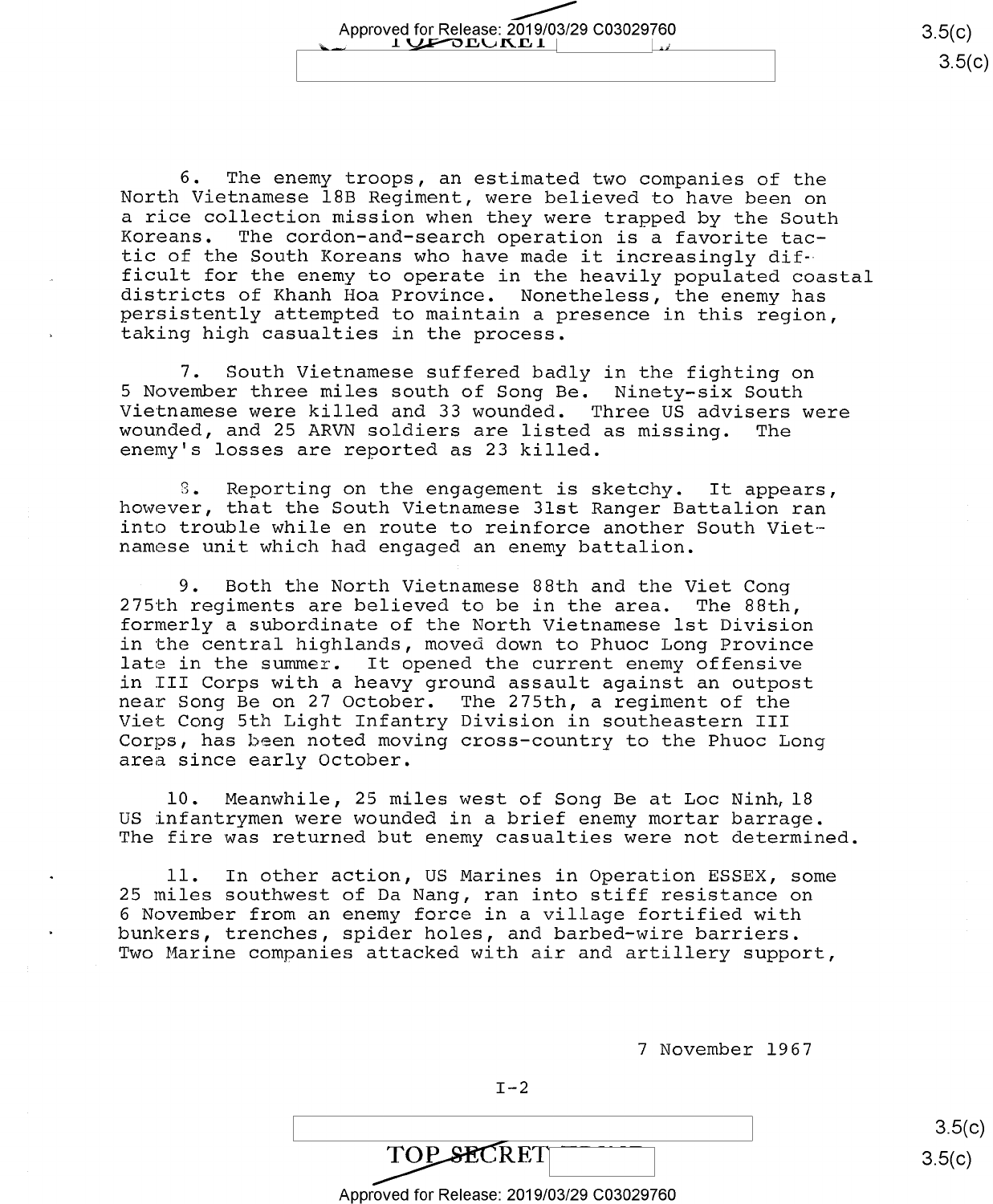# Approved for Release: 2019/03/29 C03029760 3.5(C) 3.5(C)

forcing the enemy to fall back from one defense line to another, taking their dead and wounded with them. Six Americans were killed and 45 wounded in l2 hours of sporadic fighting.

3.3(h)(2)

<u>კ ე(C)</u>

 $3.5(c)$ 

|                                            | 7 November 1967 |        |
|--------------------------------------------|-----------------|--------|
| $T-3$                                      |                 |        |
|                                            |                 | 3.5(   |
| <b>TOP SECRET</b>                          |                 | 3.5(c) |
| Approved for Release: 2019/03/29 C03029760 |                 |        |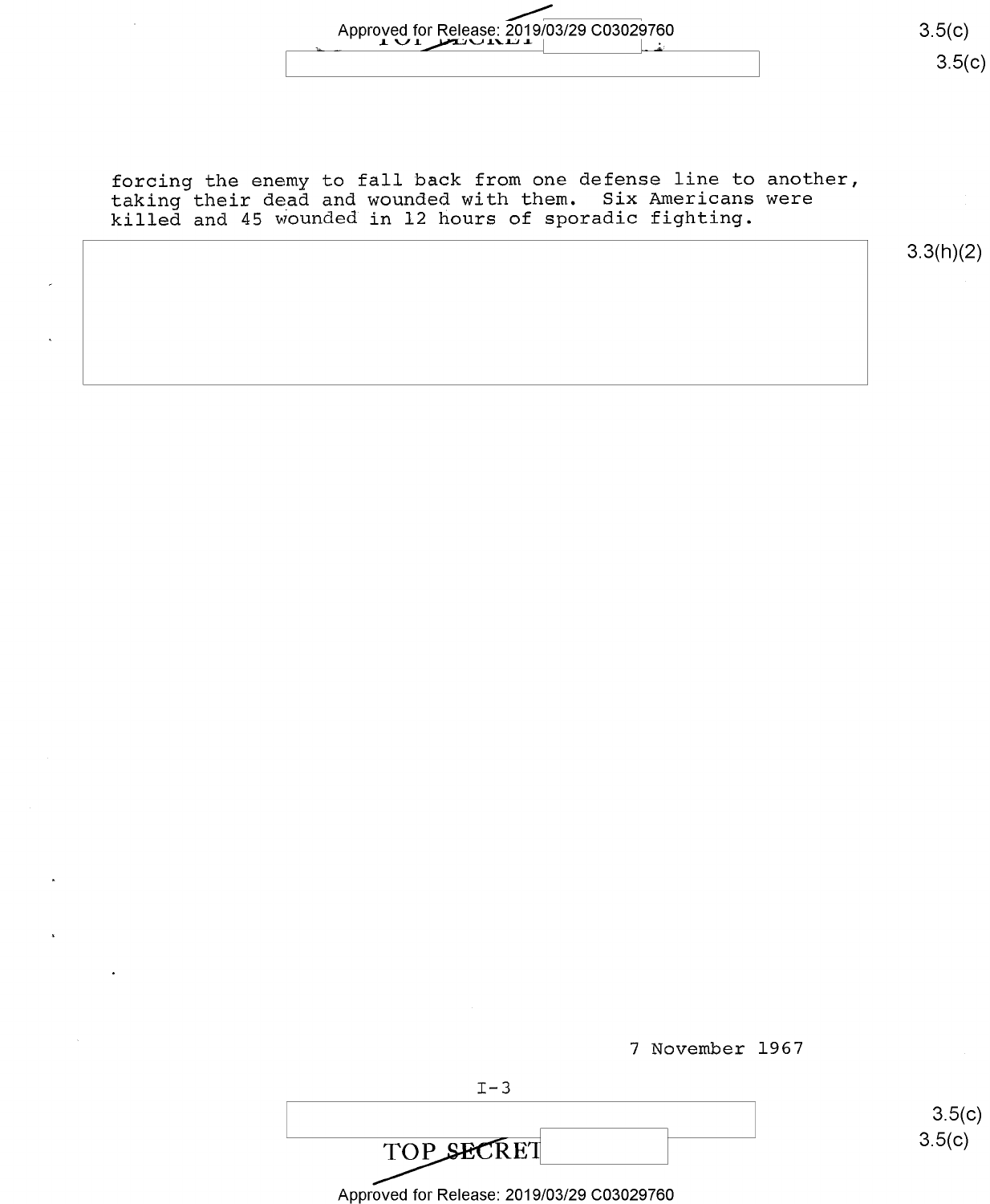Approved for Release: 2019/03/29 C03029760 3.5(c)

#### II. POLITICAL DEVELOPMENTS IN SOUTH VIETNAM

 $1$ UF DEUKET $\parallel$ 

l. The Communists are continuing terror tactics against the Chinese community in the Saigon-Cholon<br>area. letters from the "Saigon - Gia Dinh Special Operations Unit" were delivered on 30 October to all Chinese newspapers in Cholon, Chinese newsmen at Saigon radio and the Voice of Asia, and the Chinese Correspondents' Club in Cholon. The letters to the newspapers criticized them for having encouraged voting in the recent elections and warned that they must immediately stop publishing news favorable to the government. The newspaper editors, as a result, are reportedly avoiding appearing in the streets, and at least one paper has stationed a 24-hour police guard at its offices.

2. Foreign Ministry officials in Paris have offered a few comments on the National Liberation<br>Front. The Front's representative in Hanoi told The Front's representative in Hanoi told the French delegate general there in September that the Front would not transform itself into a formal government as long as the war continued. He empha sized the importance of the Front's new political program, however, and stressed in particular the alleged differences between the Front and the North Vietnamese Government. He cited the program's call for a coalition government in the South and its encouragement of "bourgeois" economic elements in making his point. Other Front spokesmen have taken a similar line recently.

3. The French also believe the Front has adopted a harsher line toward a negotiated settlement of the war. They say that, in both public and private They say that, in both public and private statements recently, Front spokesmen have been talking less about negotiations or the relevance of the Geneva agreements than they had earlier this year. We have reported this trend before; it is in keeping with Hanoi's very rigid approach toward negotiations in recent months.

<sup>7</sup>November 1967



Approved for Release: 2019/03/29 C03029760

 $3.5(c)$ 

 $3.5(c)$ 

3.3(h)(2)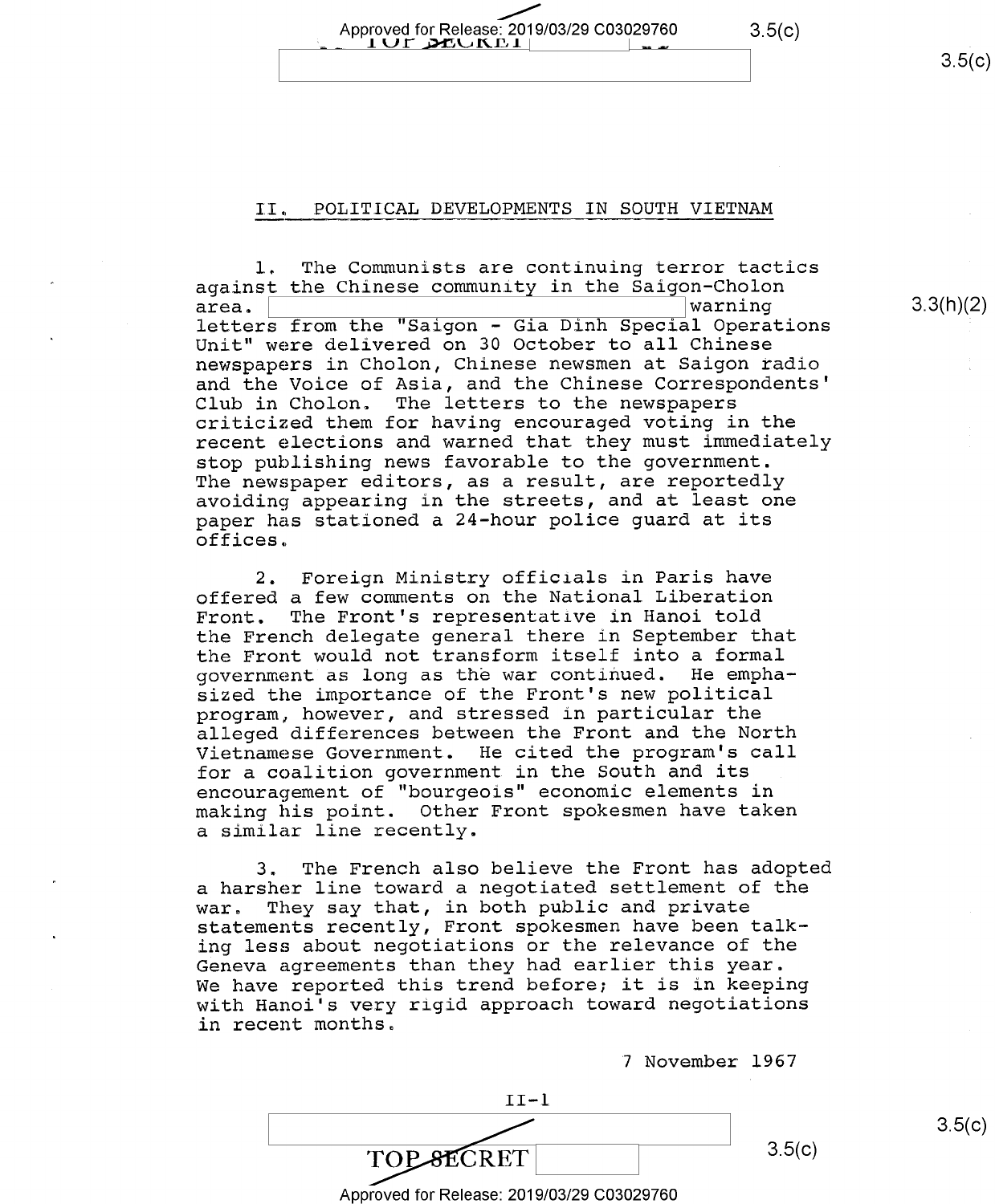

 $3.5(c)$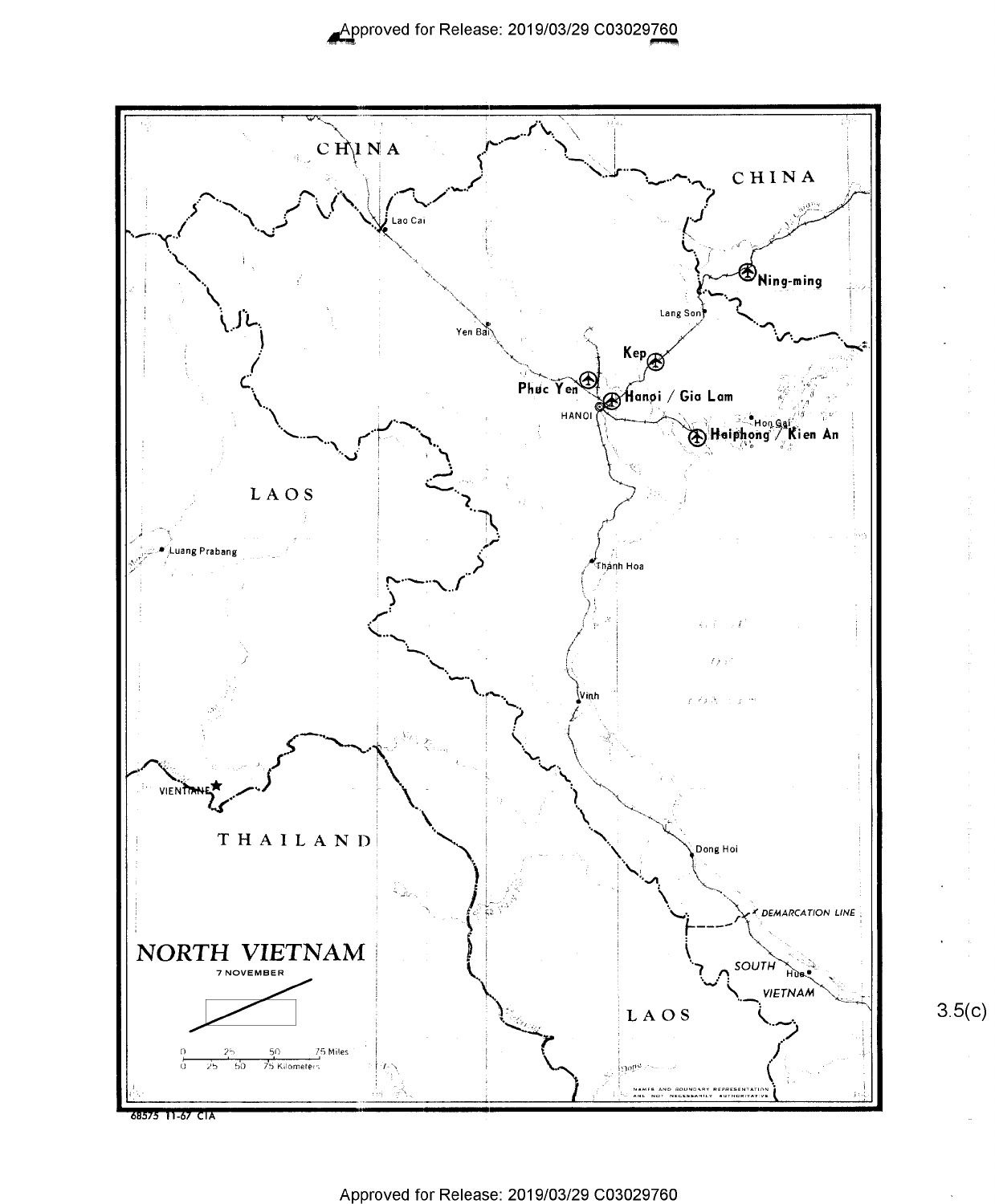Approved for Release: 2019/03/29 C03029760 3.5(C) 1UP SEUKET  $3.5(c)$ 

#### III. MILITARY DEVELOPMENTS IN NORTH VIETNAM

l. Unusually heavy MIG activity during the past two days once again raises questions about the size and mission of the North Vietnamese fighter force. Pilot reports of MIG sightings and encounters on <sup>6</sup> November indicated a greater number of Communist interceptors active in the defense of the Hanoi/Haiphon area than had shown up in  $\vert$  3.3(h)(2) Since no new aircraft have been detected flying into North Vietnam, it is assumed ' that Hanoi either is using MIGs kept in concealed storage areas or has received a new shipment of fighters

from China or the Soviet Union.

 $3.3(h)(2)$ 

3.3(h)(2)

 $3.5(c)$ 

3. The air activity of the past two days has demonstrated again the resilience of Hanoi's air defense, Despite heavy MIG losses North Vietnam can continue to launch enough aircraft to pose a signifi-<br>  $\frac{1}{\text{cant threat to US air operations.}}$  3.3(h)(2)

The aggressive performance of North Vietnamese MIGs on 6-7 November suggests that at a minimum Hanoi will attempt to have enough fighters operating from bases in the Red River Valley to force US strike aircraft to be accompanied by heavy fighter cover.

<sup>7</sup>November 1967

#### III—l

 $\qquad \qquad \overline{S} = \begin{bmatrix} 1 & 0 & 0 \\ 0 & 0 & 0 \\ 0 & 0 & 0 \end{bmatrix}$ **TOP SECRET** Approved for Release: 2019/03/29 C03029760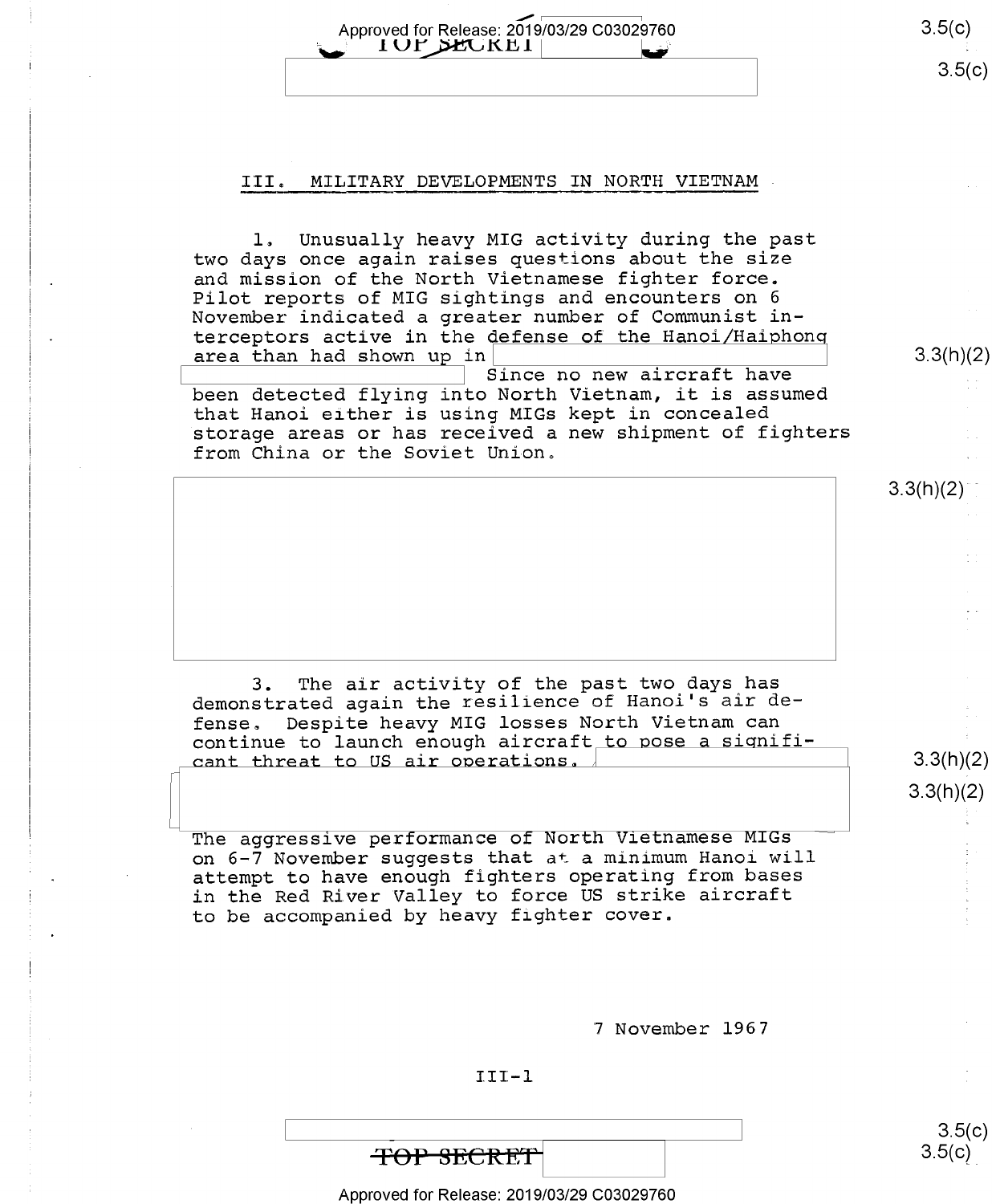| Approved for Release: 2019/03/29 C03029760 |  |
|--------------------------------------------|--|
| <b>TAIL ADAILMENT</b>                      |  |

### IV. OTHER COMMUNIST MILITARY DEVELOPMENTS

l. There is nothing of significance to report

7 November 1967

 $IV-1$ 

TOP SECRET<br>
Approved for Release: 2019/03/29 C03029760<br>
Approved for Release: 2019/03/29 C03029760

 $3.5(c)$  $3.5(c)$ 

 $\frac{\pi}{\Xi}$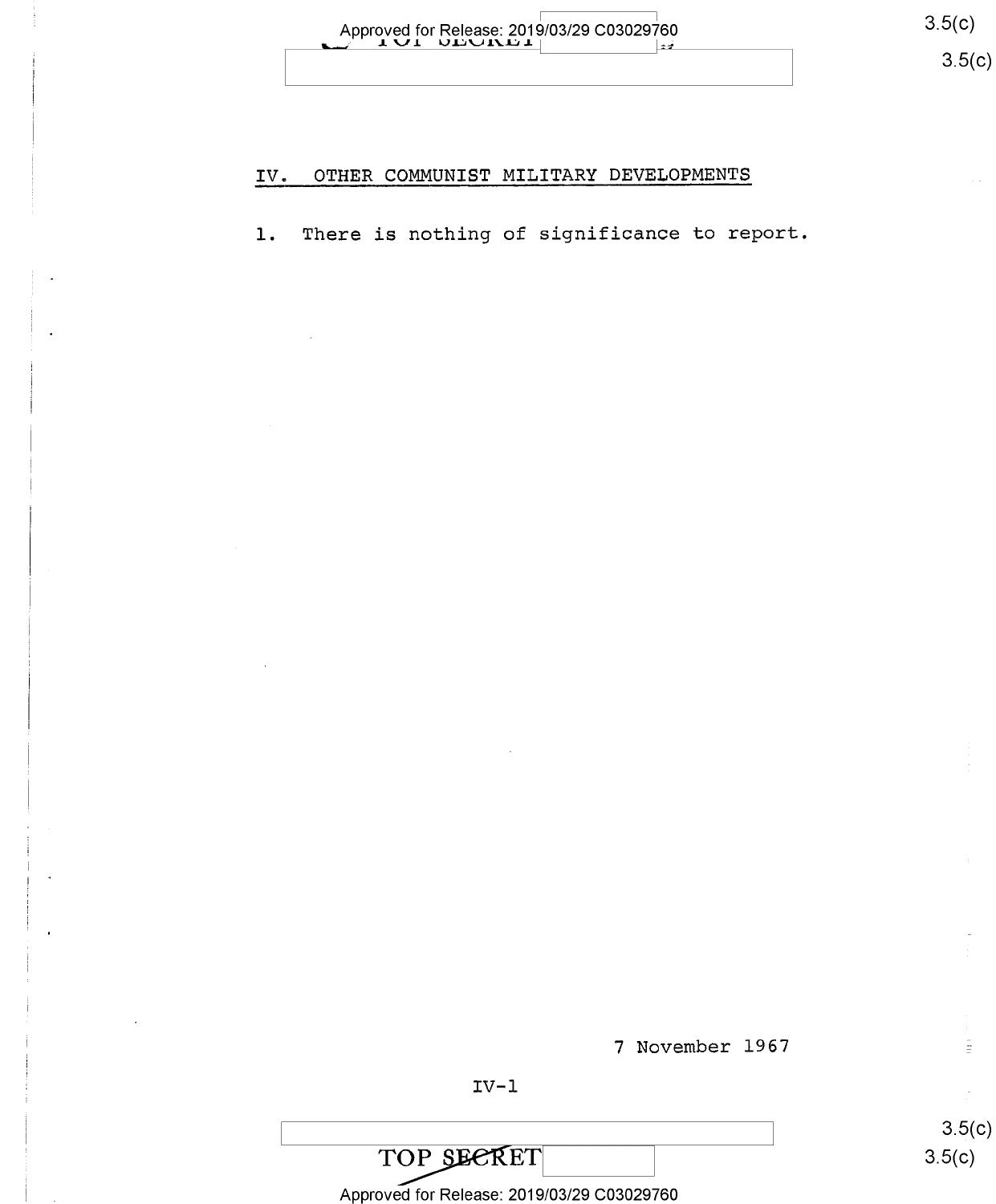## Approved for Release: 2019/03/29 C03029760 3.5(c)

 $3.5(c)$ 

 $3.5(c)$ 

#### V. COMMUNIST POLITICAL DEVELOPMENTS

l. The Communists continue to portray the current military activity around Loc Ninh as a retaliation for recent US bombings of the Hanoi area and to herald it as the beginning of the winter—spring campaign. An article in the 2 November issue of the Hanoi army daily, Quan Doi Nhan Dan, stated that the "victories of the Southern peoples' armed forces" were a foretaste of greater successes to come in the winterspring campaign. The paper asserted, "it is obvious that if the US aggressors attack the North one time, the Southern armed forces and people will counterattack five or ten times-—no matter how many difficulties and hardships we have to overcome and even if we have to make sacrifices and engage in protracted fighting." The article praised the skillful fighting methods used in the Loc Ninh "victories," especially the use and close coordination of infantry and artillery units.

2. Further Hanoi commentary on the same theme is found in the party daily, Nhan Dan, and in regular Hanoi broadcasts. Nhan Dan on 3 November referred to the Loc Ninh battles as the "bugle call" of the winter-spring assault and a Hanoi broadcast of 6 No-<br>vember claimed that the "punishing blows" dealt by the Communists at Loc Ninh were in response to the political program of the NFLSV and in retaliation against "the savage US raids on Hanoi."

<sup>3</sup>. <u>Mhan</u> Dan has published a lengthy and wide-<br>ranging article in praise of the Bolshevik Revolution<br>and its lessons for today's struggle against the US.<br>The article was written by party First Secretary Le<br>Duan, who is

<sup>7</sup>November l967

 $\overline{3.5(G)}$ 

TOP SECRET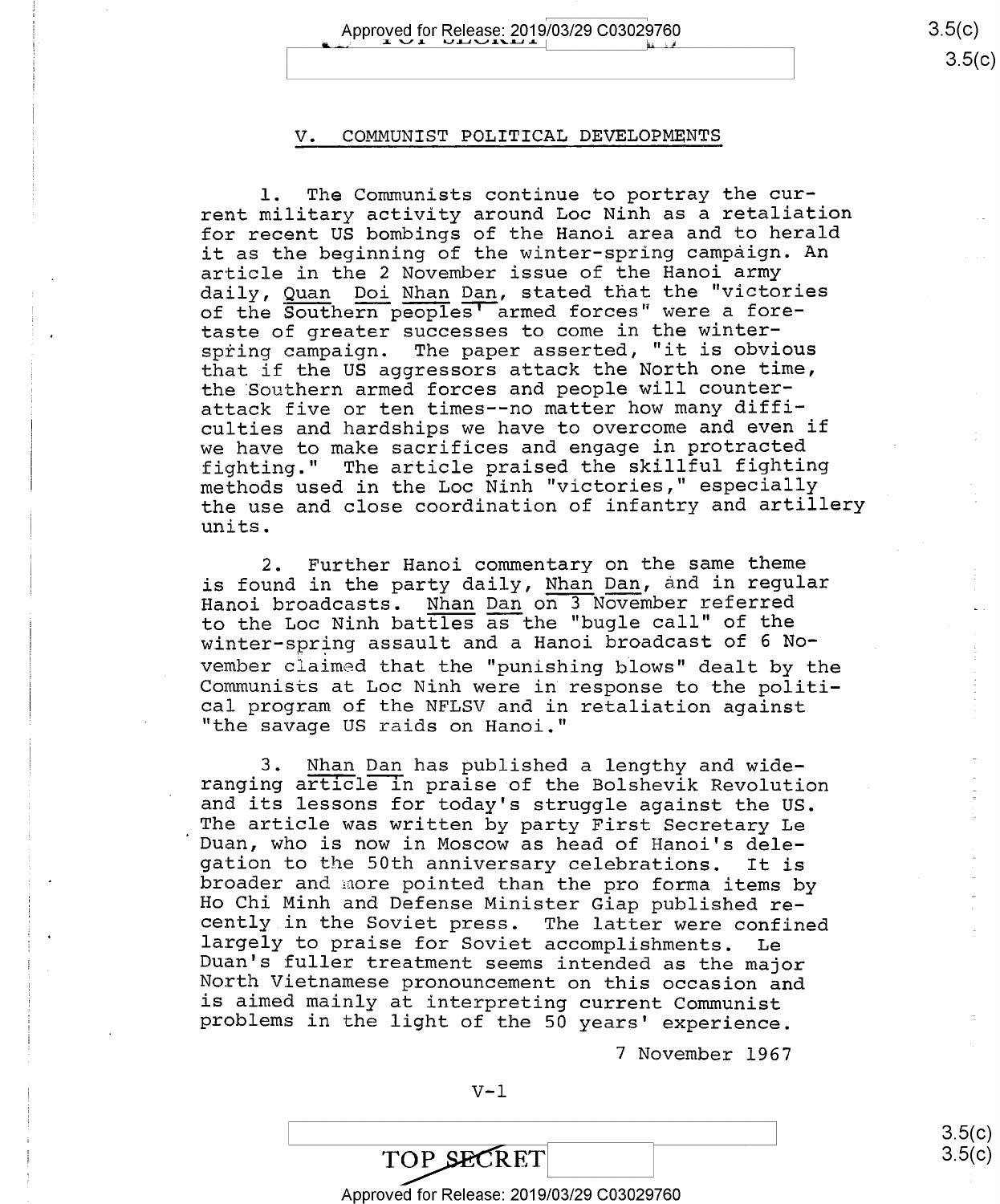$3.5(c)$ 

4. Le Duan comes down hard on the need for Communist unity in pursuing the struggle in Viet-<br>nam. His language is more specific on this point His language is more specific on this point than that of any recent Vietnamese Communist spokes-<br>man. Today's "urgent problem," he says, is "to man. Today's "urgent problem," he says, is "to consolidate and strengthen the unity of the socialist camp," and the "unity of the international Communist movement" in order to continue the "common struggle for socialist revolution." Le Duan calls for the "establishment of a world united front" against the United States similar to that used by<br>the USSR in the 1930s against Nazi Germany. He the USSR in the 1930s against Nazi Germany. asserts that setting up such a front is one of the "most basic problems" facing the Communist movement.

5. While his call for Communist unity doubtless will please Soviet leaders, Le Duan also reaffirms North Vietnam's insistence on revolutionary violence as an indispensable ingredient of national liberation movements. He emphasizes the responsibilities of all Communist countries to support such movements wherever they exist, but makes it clear that the Vietnam struggle is the main task at present. The "world revolution," he reminds his audience, will surely enter a new phase "provided the socialist camp and other revolutionary forces in the world prove resolute" in promoting the "offensive spirit of the October revolution and follow the revolutionary line of Marxism—Leninism."

6. Reflecting Hanoi's deep-rooted nationalist sentiments, Le Duan also asserted that, while working for unity, each Communist party must "firmly preserve its independence, and fully accomplish its duties as a revolutionary vanguard."

7. North Vietnamese dependence on other Communist countries for material support to continue the war has made cooperation within the "socialist camp" an issue of paramount concern to the Vietnamese Communists. The ramifications of the Sino-Soviet conflict

<sup>7</sup>November 1967

 $V-2$ 

 $\overline{\phantom{0}}$ \ 3.5 TOP SECRET Approved for Release: 2019/03/29 C03029760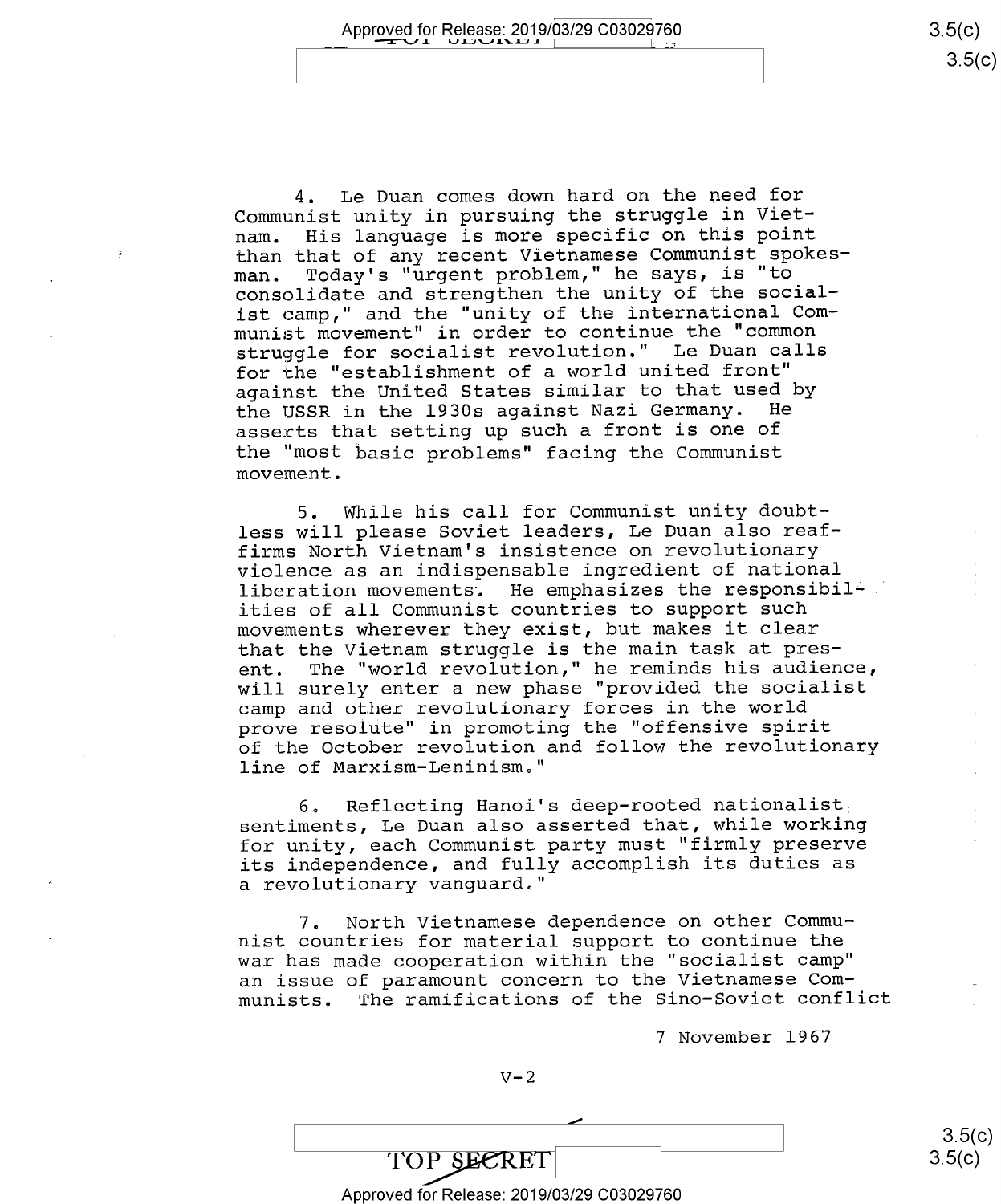Approved for Release: 2019/03/29 C03029760 3.5(c)

 $3.5(c)$ 

၁.၁(၄)<br>3.5(<mark>၄</mark>)

continually complicate the situation for Hanoi, and it has been forced to tread a razor's edge between Moscow and Peking. While maintaining an essentially neutral stance in the Sino—Soviet conflict, the North Vietnamese seem to be using the Soviet anniversary as an occasion again to remind both Moscow and Peking that their differences must not be allowed to undermine the Communist effort in Vietnam.

7 November 1967

 $V-3$ 

TOP SECRET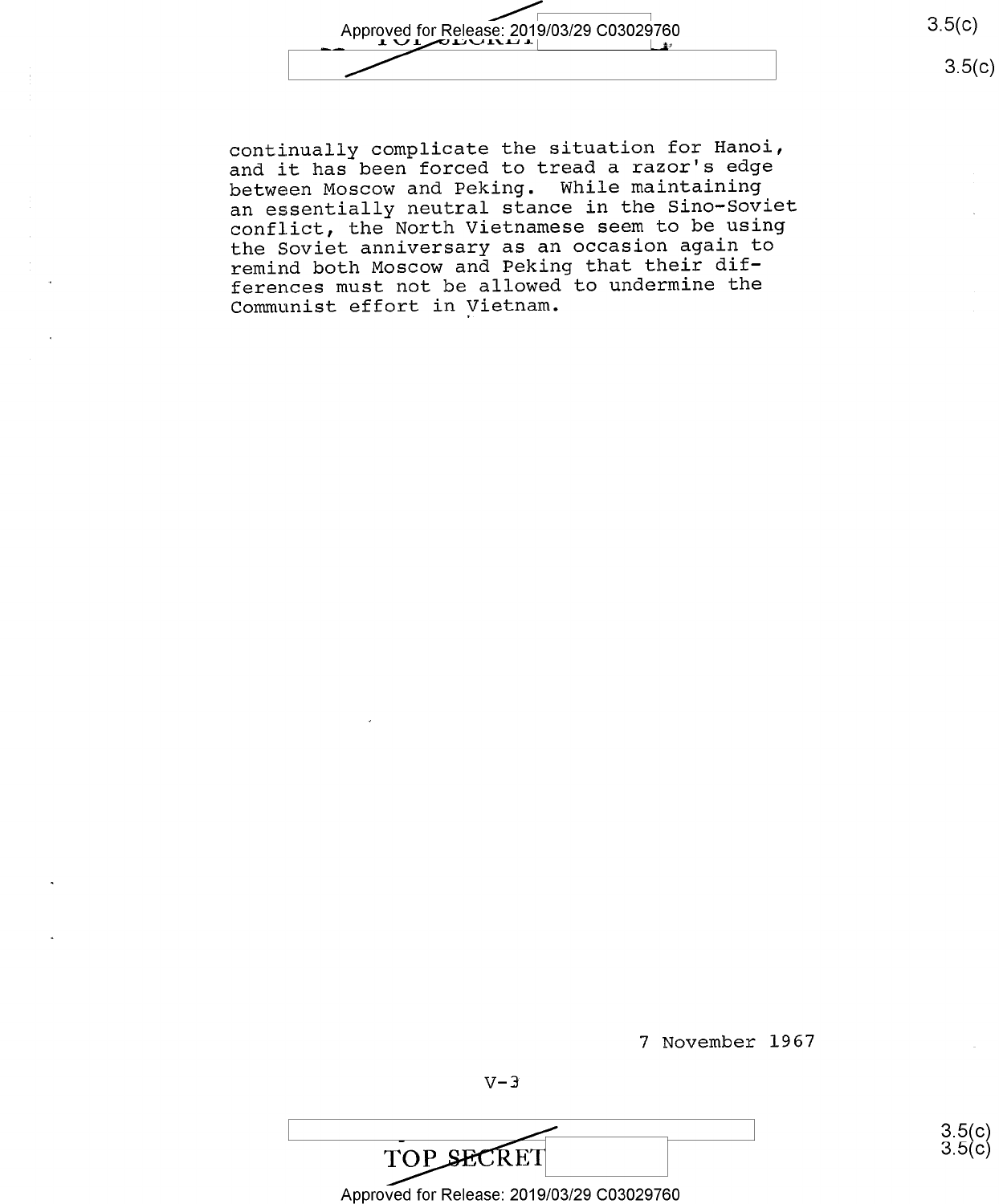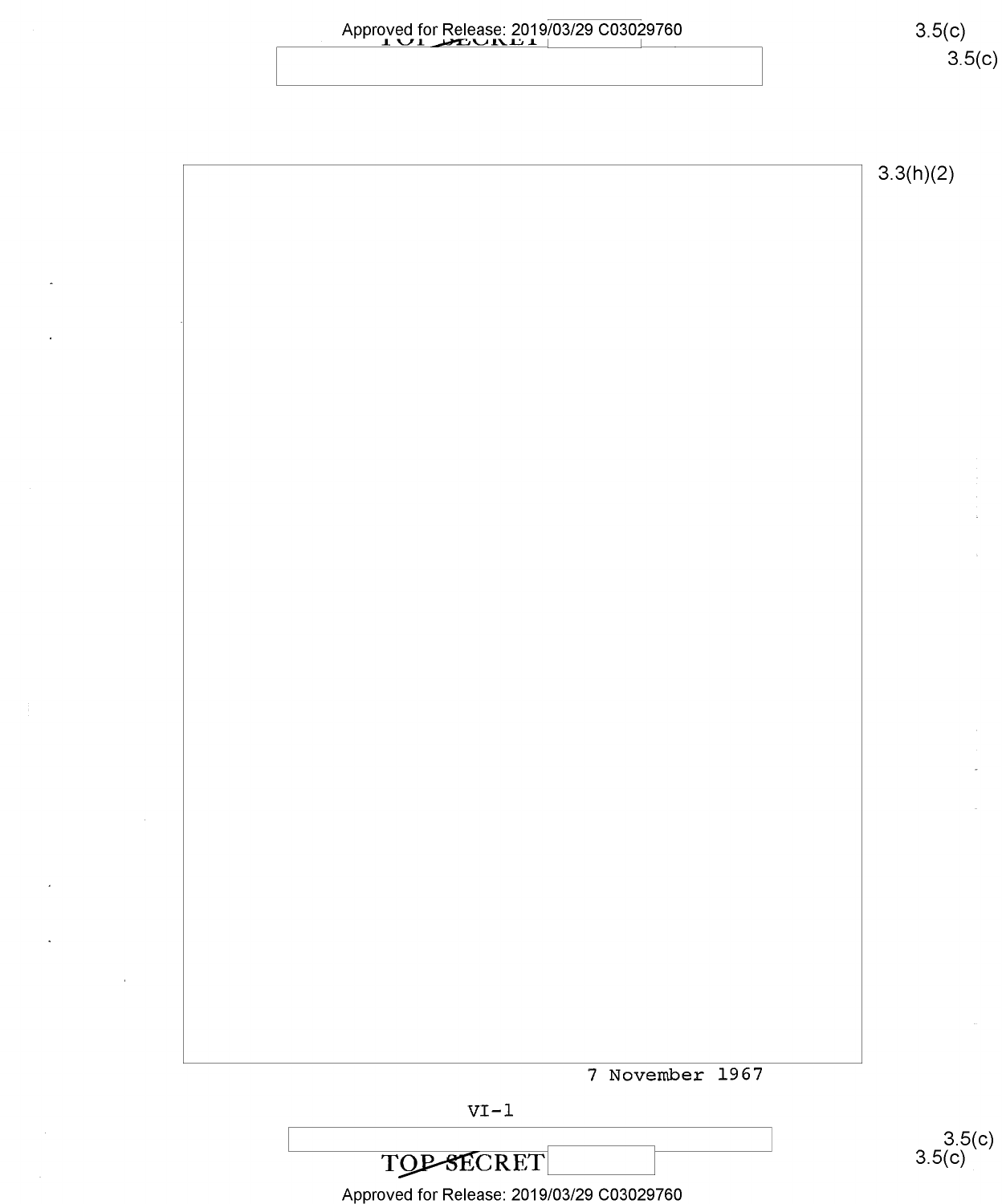

 $3.3(h)(2)$ 

7 November 1967

 $VI-2$ 

TOP-SECRET

 $3.5(c)$  $3.5(c)$ 

 $3.5(c)$ 

 $3.5(c)$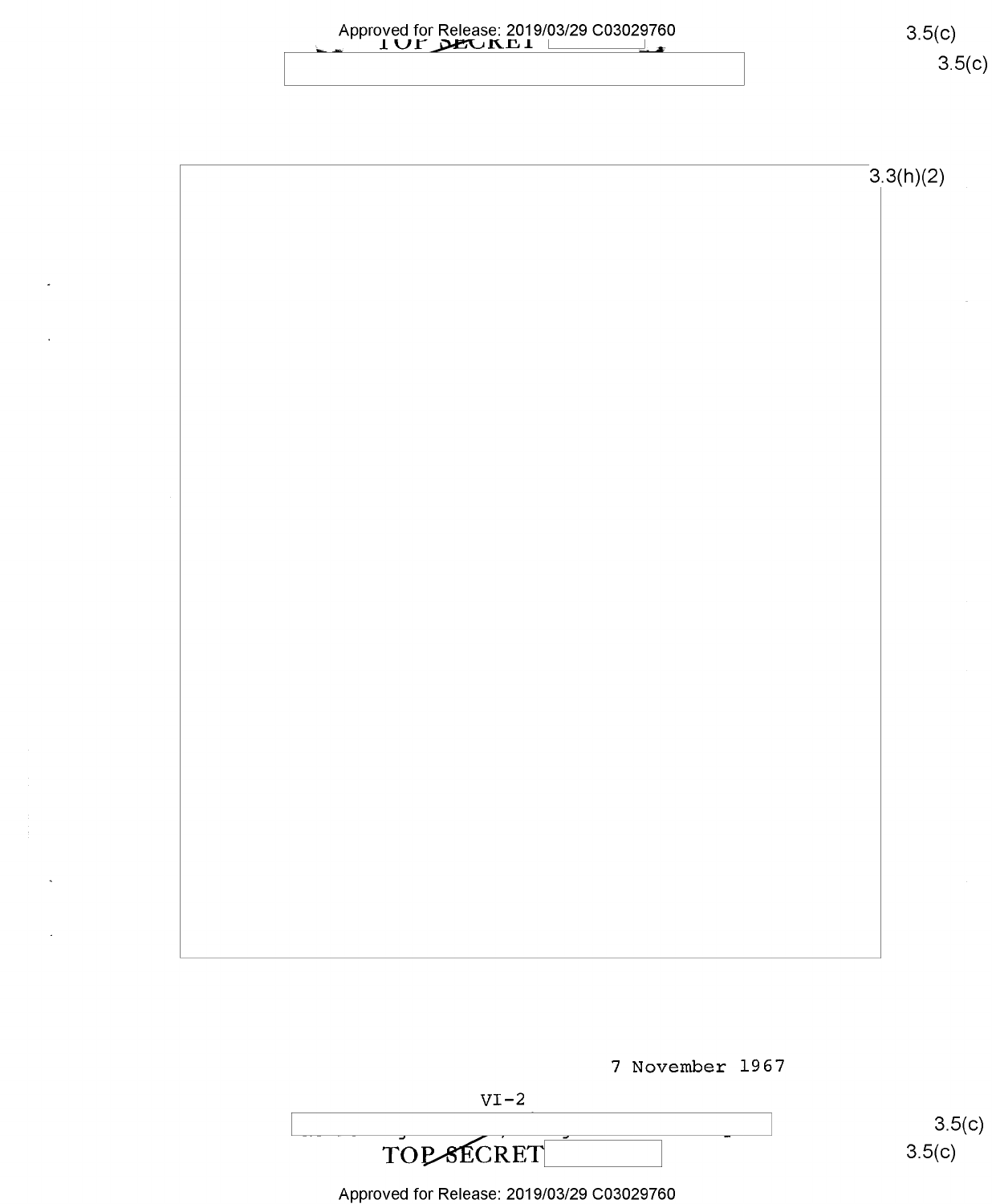



South Vietnamese and Viet Cong Casualties and Weapons Losses: 1962 - 30 September <sup>1967</sup>

#### 1. General Statistical Data:

|                  |      | Viet    |            | Killed |        | Wounded                                    |            |                              |            |            |                              |                          |
|------------------|------|---------|------------|--------|--------|--------------------------------------------|------------|------------------------------|------------|------------|------------------------------|--------------------------|
|                  |      | Conq    |            | in     | in     |                                            | Captured   |                              |            | Total      |                              | Weapons                  |
| Time             |      | Inci-   |            | Action | Action |                                            | or Missing |                              |            | Casualties |                              | Losses                   |
| Period           |      | dents   | <b>GVN</b> | VC     | GVN    | VC                                         | <b>GVN</b> | VC                           | <b>GVN</b> | VC         | <b>GVN</b>                   | VC                       |
|                  |      |         |            |        |        |                                            |            |                              |            |            |                              |                          |
|                  | 1962 | 1825    | 299        | 1294   | 475    | 212                                        | 116        | 390                          | 890        | 1896       | $\frac{1}{2}$                |                          |
| Jan              | 1963 | 927     | 453        | 1754   | 908    | 318                                        | 102        | 379                          | 1463       | 2451       | 457                          | 683                      |
|                  | 1964 | 1770    | 343        | 1223   | 913    |                                            | 555        | 240                          | 1811       | 1463       | 917                          | 532                      |
|                  | 1965 | 2206    | 904        | 2203   | 1938   | $\overline{\phantom{0}}$<br>$\blacksquare$ |            |                              |            |            |                              |                          |
|                  |      |         |            |        |        |                                            | 471        | 565                          | 3313       | 2768       | 1700                         | 711                      |
|                  | 1966 | 3914    | 747        | 2648   | 1557   | -                                          | 450        | 588                          | 2754       | 3236       | 935                          | 979                      |
|                  | 1967 | 3369    | 887        | 6064   | 2036   | $\frac{1}{2}$                              | 166        | $\qquad \qquad \blacksquare$ | 3089       | $\sim$ $-$ | 738                          | 2360                     |
|                  | 1962 | 1460    | 244        | 1205   | 300    | 316                                        | 124        | 353                          | 668        | 1874       | $\qquad \qquad \blacksquare$ | $\overline{\phantom{a}}$ |
| Feb              | 1963 | 788     | 379        | 1082   | 656    | 303                                        | 82         | 292                          | 1117       | 1677       | 253                          | 399                      |
|                  | 1964 | 2078    | 374        | 1055   | 916    |                                            | 303        |                              |            |            |                              |                          |
|                  | 1965 |         |            |        |        | -                                          |            | 289                          | 1593       | 1344       | 708                          | 471                      |
|                  |      | 1982    | 880        | 1564   | 1840   | $\overline{\phantom{0}}$                   | 1394       | 309                          | 4114       | 1873       | 2454                         | 620                      |
|                  | 1966 | 3100    | 1015       | 4727   | 2095   | -                                          | 477        | 508                          | 3587       | 5235       | 1076                         | 1219                     |
|                  | 1967 | 3183    | 771        | 7341   | 2125   | $\blacksquare$                             | 154        | $\blacksquare$               | 3050       | $- -$      | 532                          | 2395                     |
|                  | 1962 | 1961    | 523        | 1456   | 737    | 551                                        | 140        | 523                          | 1400       | 2530       |                              |                          |
| Mar <sup>.</sup> | 1963 | $-1282$ | 410        | 1443   | 851    | 368                                        | 66         | 222                          | 1327       | 2033       | ۰<br>467                     | 367                      |
|                  | 1964 | 2160    | 439        |        | 1249   |                                            |            |                              |            |            |                              |                          |
|                  |      |         |            | 1456   |        | $\overline{\phantom{0}}$                   | 345        | 531                          | 2033       | 1987       | 814                          | 532                      |
|                  | 1965 | 2056    | 751        | 2022   | 1633   | $\overline{a}$                             | 720        | 394                          | 3104       | 2416       | 1442                         | 698                      |
|                  | 1966 | 3670    | 938        | 5685   | 1961   | -                                          | 466        | 604                          | 3365       | 6289       | 1393                         | 1632                     |
|                  | 1967 | 3379    | 1718       | 10313  | 2786   | $\overline{\phantom{a}}$                   | 468        | -                            |            | 4372 10313 | 984                          | 4215                     |
|                  | 1962 | 1933    | 387        | 1596   | 532    | 292                                        | 151        | 415                          | 1070       | 2303       | -                            |                          |
| Apr              | 1963 | 1331    | 506        | 1660   | 878    | 256                                        | 96         | 388                          | 1440       | 2304       | 797                          | 468                      |
|                  | 1964 | 2284    | 594        | 1671   | 1584   |                                            | 398        |                              |            |            |                              |                          |
|                  |      |         | 591        |        |        | -                                          |            | 245                          | 2576       | 1916       | 990                          | 424                      |
|                  | 1965 | 1860    |            | 1909   | 1650   | $\overline{\phantom{0}}$                   | 232        | 529                          | 2473       | 2438       | 757                          | 973                      |
|                  | 1966 | 3190    | 573        | 2818   | 1522   | -                                          | 121        | 483                          | 2216       | 3301       | 594                          | 829                      |
|                  | 1967 | 3494    | 935        | 6227   | 2490   | -                                          | 134        | $\overline{\phantom{0}}$     | 3559       | $- -$      | 725                          | 2118                     |
|                  | 1962 | 1825    | 390        | 1756   | 509    | 352                                        | 94         | 524                          | 993        | 2632       | $\blacksquare$               |                          |
| May              | 1963 | 1208    | 435        | 1895   | 889    | 295                                        | 94         | 695                          | 1418       | 2885       | 463                          | 564                      |
|                  | 1964 | 2143    | 458        | 1135   | 987    | -                                          | 202        | 242                          | 1647       | 1377       | 723                          | 281                      |
|                  | 1965 | 2263    | 1049       | 1975   | 2143   | $\overline{\phantom{0}}$                   |            | 548                          |            |            |                              |                          |
|                  |      |         | 661        |        |        |                                            | 873        |                              | 4065       | 2523       | 1701                         | 831                      |
|                  | 1966 | 3566    |            | 4239   | 1454   | $\overline{\phantom{0}}$                   | 196        | 652                          | 2311       | 4891       | 493                          | 1087                     |
|                  | 1967 | 3571    | 1026       | 9808   | 2830   | $\overline{\phantom{a}}$                   | 148        | -                            | 4006       | 9808       | 646                          | 2781                     |
|                  | 1962 | 1477    | 325        | 1666   | 613    | 413                                        | 77         | 441                          | 1015       | 2520       | ۰                            |                          |
| Jun              | 1963 | 1311    | 389        | 1863   | 772    | 310                                        | 90         | 437                          | 1251       | 2609       | 580                          | 394                      |
|                  | 1964 | 2062    | 494        | 1005   | 1145   | $\qquad \qquad \blacksquare$               | 313        | 230                          | 1952       | 1235       | 718                          | 387                      |
|                  | 1965 | 2597    | 1211       | 2208   | 1920   | -                                          | 1260       | 189                          | 4391       | 2397       | 2387                         | 793                      |
|                  | 1966 | 3359    | 860        | 4815   | 1800   | -                                          | 183        | 752                          | 2843       | 5567       | 735                          | 3761                     |
|                  | 1967 |         |            |        |        |                                            |            |                              |            |            |                              |                          |
|                  |      | 2893    | 771        | 7354   | 2118   | $\overline{\phantom{a}}$                   | 139        | $\qquad \qquad \blacksquare$ | 3028       | 7354       | 536                          | 1979                     |
|                  | 1962 | 1564    | 384        | 1544   | 686    | 424                                        | 212        | 542                          | 1282       | 2510       | ÷                            |                          |
| Jul              | 1963 | 1368    | 529        | 1918   | 1071   | 372                                        | 306        | 387                          | 1906       | 2677       | 663                          | 374                      |
|                  | 1964 | 3045    | 900        | 1427   | 1812   | $\qquad \qquad -$                          | 510        | 219                          | 3222       | 1646       | 1889                         | 447                      |
|                  | 1965 | 2520    | 1160       | 2980   | 1591   | -                                          | 540        | 580                          | 3425       | 3560       | 1375                         | 882                      |
|                  | 1966 | 2844    | 862        | 5532   | 1638   | -                                          | 242        | 414                          | 2742       | 5946       | 744                          | 1483                     |
|                  | 1967 | 3078    | 666        | 7923   | 1935   | $\qquad \qquad -$                          | 123        | $\frac{1}{2}$                | 2724       | 7923       | 560                          | 3508                     |
|                  |      |         |            |        |        |                                            |            |                              |            |            |                              |                          |

**SECRET** 

 $S-1$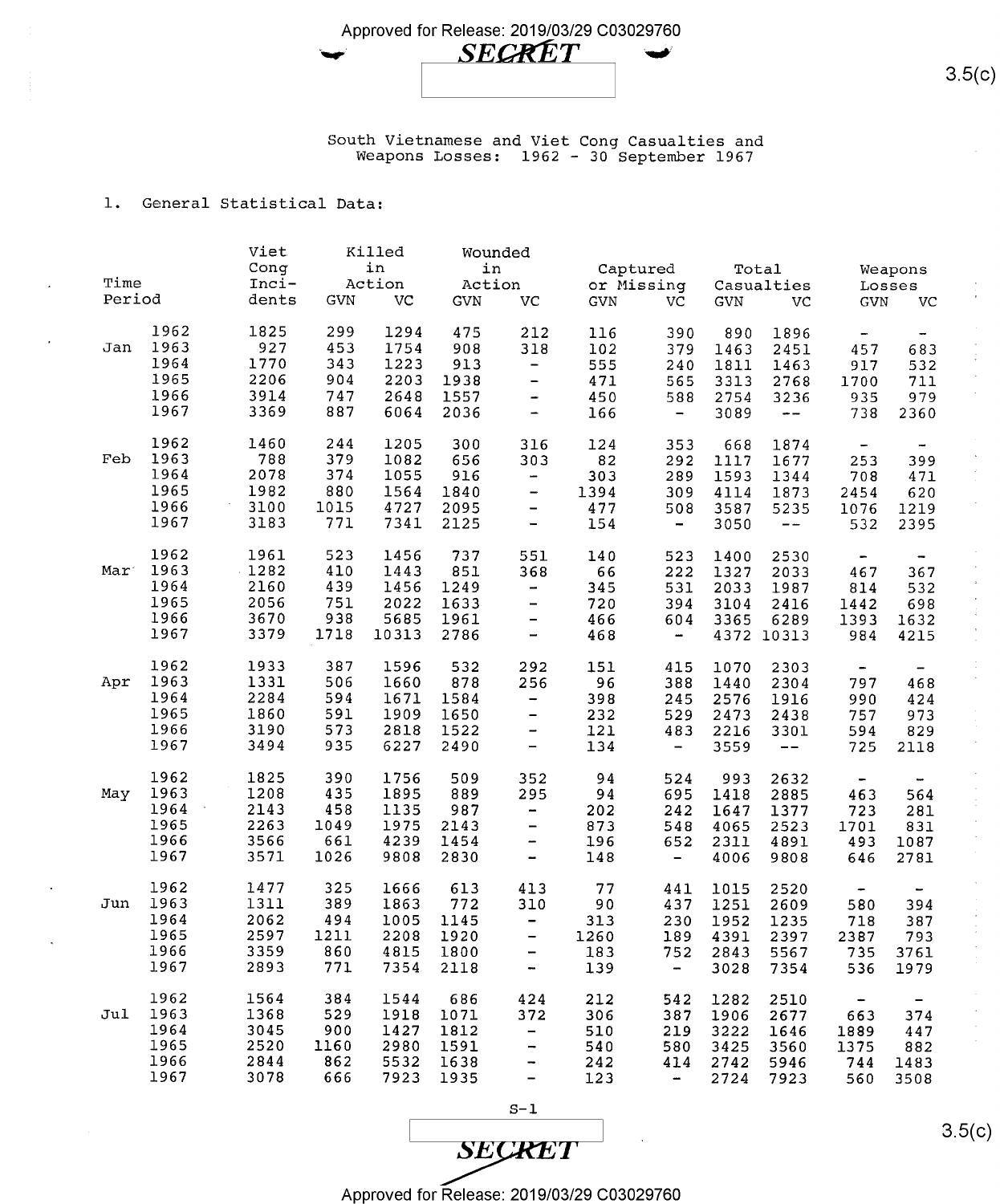

| Time<br>Period |                                      | Viet<br>Conq<br>Inci-<br>dents       | <b>GVN</b>                      | Killed<br>in<br>Action<br>VC         | Wounded<br>in<br>Action<br><b>GVN</b> | VC                                                           | Captured<br>or Missing<br><b>GVN</b> | <b>VC</b>                        | Total<br>Casualties<br><b>GVN</b>    | <b>VC</b>                            | Losses<br><b>GVN</b>                           | Weapons<br>VC                                                          |
|----------------|--------------------------------------|--------------------------------------|---------------------------------|--------------------------------------|---------------------------------------|--------------------------------------------------------------|--------------------------------------|----------------------------------|--------------------------------------|--------------------------------------|------------------------------------------------|------------------------------------------------------------------------|
| Aug            | 1962                                 | 1642                                 | 377                             | 2271                                 | 626                                   | 367                                                          | 63                                   | 669                              | 1066                                 | 3307                                 | $\qquad \qquad \blacksquare$                   | $\overline{\phantom{a}}$                                               |
|                | 1963                                 | 1349                                 | 411                             | 1685                                 | 804                                   | 237                                                          | 352                                  | 482                              | 1567                                 | 2404                                 | 637                                            | 428                                                                    |
|                | 1964                                 | 2580                                 | 721                             | 1449                                 | 1612                                  | $\overline{\phantom{a}}$                                     | 478                                  | 282                              | 2811                                 | 1731                                 | 1106                                           | 619                                                                    |
|                | 1965                                 | 2498                                 | 808                             | 3624                                 | 1945                                  | $\qquad \qquad \blacksquare$                                 | 287                                  | 606                              | 3040                                 | 4230                                 | 705                                            | 1074                                                                   |
|                | 1966                                 | 2401                                 | 722                             | 5857                                 | 1491                                  | $\qquad \qquad \blacksquare$                                 | 209                                  | 924                              | 2422                                 | 6781                                 | 654                                            | 1298                                                                   |
|                | 1967                                 | 3271                                 | 852                             | 5810                                 | 2282                                  | -                                                            | 131                                  | $\overline{\phantom{a}}$         | 3265                                 | 5810                                 | 521                                            | 2068                                                                   |
| Sep            | 1962                                 | 1375                                 | 419                             | 2218                                 | 646                                   | 365                                                          | 59                                   | 446                              | 1124                                 | 3029                                 | $\overline{\phantom{a}}$                       | ۰                                                                      |
|                | 1963                                 | 1763                                 | 672                             | 1982                                 | 1155                                  | 234                                                          | 566                                  | 347                              | 2393                                 | 2563                                 | 878                                            | 389                                                                    |
|                | 1964                                 | 3091                                 | 819                             | 1187                                 | 1759                                  | $\overline{\phantom{m}}$                                     | 737                                  | 230                              | 3315                                 | 1417                                 | 1465                                           | 525                                                                    |
|                | 1965                                 | 2473                                 | 655                             | 3485                                 | 1724                                  | -                                                            | 266                                  | 838                              | 2645                                 | 4323                                 | 778                                            | 838                                                                    |
|                | 1966                                 | 2864                                 | 566                             | 4447                                 | 1554                                  | -                                                            | 185                                  | 839                              | 2305                                 | 5286                                 | 426                                            | 1580                                                                   |
|                | 1967                                 | 3757                                 | 740                             | 6354                                 | 2416                                  | -                                                            | 103                                  | $\tilde{\phantom{a}}$            | 3259                                 | 6354                                 | 444                                            | 1877                                                                   |
| Oct            | 1962<br>1963<br>1964<br>1965<br>1966 | 1357<br>1422<br>2827<br>3330<br>2923 | 365<br>428<br>739<br>961<br>906 | 1967<br>1520<br>1617<br>3874<br>5665 | 619<br>989<br>1583<br>2416<br>2118    | 286<br>244<br>$\rightarrow$<br>۰<br>$\overline{\phantom{a}}$ | 64<br>398<br>693<br>225<br>216       | 373<br>236<br>576<br>660<br>2438 | 1048<br>1815<br>3015<br>3602<br>3240 | 2626<br>2000<br>2193<br>4534<br>8103 | $\qquad \qquad -$<br>753<br>1510<br>762<br>851 | $\overline{\phantom{0}}$<br>330<br>482<br>1013<br>1977<br>$\mathbf{u}$ |
| Nov            | 1962                                 | 1311                                 | 410                             | 1982                                 | 834                                   | 368                                                          | 92                                   | 561                              | 1336                                 | 2911                                 | $\overline{\phantom{a}}$                       | $\overline{\phantom{a}}$                                               |
|                | 1963                                 | 3182                                 | 664                             | 2333                                 | 1554                                  | 373                                                          | 665                                  | 252                              | 2883                                 | 2958                                 | 1595                                           | 455                                                                    |
|                | 1964                                 | 1982                                 | 574                             | 1747                                 | 1404                                  | $\qquad \qquad \blacksquare$                                 | 410                                  | 570                              | 2388                                 | 2317                                 | 1104                                           | 515                                                                    |
|                | 1965                                 | $-3638$                              | 1034                            | 5516                                 | 2056                                  | -                                                            | 520                                  | 592                              | 3610                                 | 6108                                 | 1126                                           | 2164                                                                   |
|                | 1966                                 | 2778                                 | 804                             | 5227                                 | 1933                                  | $\overline{\phantom{a}}$                                     | 200                                  | 816                              | 2937                                 | 6043                                 | 650                                            | 1423                                                                   |
| Dec            | 1962                                 | 1346                                 | 294                             | 2203                                 | 618                                   | 289                                                          | 78                                   | 463                              | 990                                  | 2955                                 | $\overline{\phantom{a}}$                       | -                                                                      |
|                | 1963                                 | 1921                                 | 389                             | 1440                                 | 961                                   | 191                                                          | 320                                  | 190                              | 1670                                 | 1821                                 | 724                                            | 546                                                                    |
|                | 1964                                 | 2504                                 | 1002                            | 1813                                 | 2053                                  | $\overline{\phantom{a}}$                                     | 1092                                 | 503                              | 4147                                 | 2316                                 | 2111                                           | 666                                                                    |
|                | 1965                                 | 4106                                 | 1239                            | 4076                                 | 2262                                  | $\overline{\phantom{a}}$                                     | 926                                  | 516                              | 4427                                 | 4592                                 | 1728                                           | 1158                                                                   |
|                | 1966                                 | 2837                                 | 815                             | 3864                                 | 1851                                  | $\overline{\phantom{a}}$                                     | 338                                  | 701                              | 3004                                 | 4565                                 | 830                                            | 1338                                                                   |

#### Composite Annual Totals

| Time    | Inci- |       | KIA   | WIA   |                              | or Missing | Captured                 | Total<br>Casualties |                   | Losses     | Weapons |
|---------|-------|-------|-------|-------|------------------------------|------------|--------------------------|---------------------|-------------------|------------|---------|
| Period  | dents | GVN   | VС    | GVN   | vc                           | GVN        | VC.                      | GVN                 | VC                | <b>GVN</b> | VC      |
| 1962    | 19076 | 4417  | 21158 | 7195  | 4235                         | 1270       | 5700                     | 12882               | 31093             | 5195       | $4049*$ |
| 1963    | 17852 | 5665  | 20575 | 11488 | 3501                         | 3137       | 4307                     | 20290               | 28383             | 8267       | 5397    |
| 1964    | 28526 | 7457  | 16785 | 17017 | $\overline{\phantom{a}}$     | 6036       | 4157                     | 30510               | 20942             | 14055      | 5881    |
| 1965    | 31529 | 11243 | 35436 | 23118 | $\qquad \qquad \blacksquare$ | 7848       | 6326                     | 42209               | 41762             | 16915      | 11755   |
| 1966    | 37446 | 9469  | 55524 | 20974 | $\qquad \qquad \blacksquare$ | 3283       | 9719                     | 33726               | 65243             | 9381       | 18606   |
| $*1967$ | 29932 | 7766  | 66232 | 21018 | ۰                            | 1566       | $\overline{\phantom{m}}$ | 30350               | $\qquad \qquad -$ | 5686       | 22912   |

\*Monthly data unavailable for 1962 Weapons Losses \*\*Through 30 September <sup>1967</sup>

 $S-2$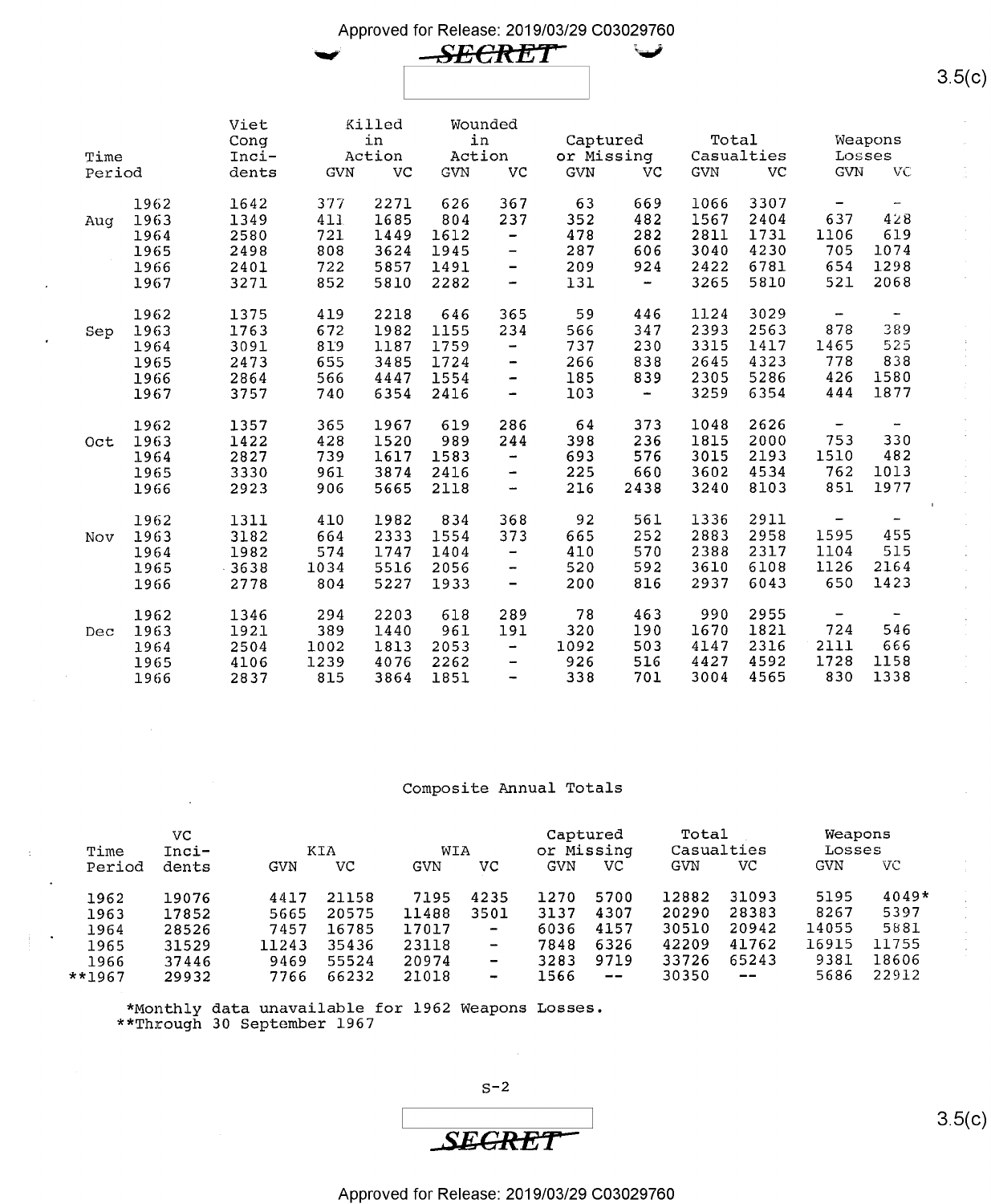

2. Viet Cong Incidents: 1962 - 30 September 1967

|        |          |              |           | ATTACKS                  |           |              |          |            |                              |
|--------|----------|--------------|-----------|--------------------------|-----------|--------------|----------|------------|------------------------------|
| Time   |          | Viet Cong    | Sma11     | Bn. Size                 |           | Harassment & |          | Propa-     | Anti-                        |
| Period |          | Incidents    | Unit      | or Larger                | Total     | Terrorism    | Sabotage | ganda      | Aircraft                     |
|        |          |              |           |                          |           |              |          |            |                              |
|        | 1962     | 1825         | 549       | 0                        | 549       | 839          | 180      | 257        |                              |
|        | Jan 1963 | 927          | 250       | $\overline{\mathbf{c}}$  | 252       | 447          | 49       | 179        | -                            |
|        | 1964     | 1770         | 220       | 3                        | 223       | 1244         | 129      | 174        | $\overline{\phantom{a}}$     |
|        | 1965     | 2206         | 62        |                          | 63        | 1489         | 272      | 170        | 212                          |
|        | 1966     | 3914         | 65        | $\frac{1}{5}$            | 70        | 2490         | 312      | 299        | 743                          |
|        | 1967     | 3369         | 141       | $\mathbf 1$              | 142       | 1772         | 70       | 128        | 1257                         |
|        |          |              |           |                          |           |              |          |            |                              |
|        | 1962     | 1460         | 500       | 0                        | 500       | 613          | 137      | 210        | -                            |
|        | Feb 1963 | 788          | 194       | $\mathbf 1$              | 195       | 433          | 69       | 91         | -                            |
|        | 1964     | 2078         | 214       | 3                        | 217       | 1389         | 210      | 271        | $\overline{\phantom{a}}$     |
|        | 1965     | 1982         | 79        | 3                        | 82        | 1411         | 267      | 91         | 131                          |
|        | 1966     | 3100         | 60        | 9                        | 69        | 1829         | 201      | 172        | 829                          |
|        | 1967     | 3183         | 115       | $\overline{a}$           | 117       | 1499         | 39       | 76         | 1452                         |
|        |          |              |           |                          |           |              |          |            |                              |
|        | 1962     | 1961         | 588       | $\mathbf 0$              | 588       | 660          | 290      | 423        | -                            |
|        | Mar 1963 | 1282         | 344       | 0                        | 344       | 653          | 131      | 154        | $\overline{\phantom{a}}$     |
|        | 1964     | 2160         | 202       | $\mathbf{1}$             | 203       | 1632         | 158      | 167        | $\overline{\phantom{a}}$     |
|        | 1965     | 2056         | 83        | $\mathbf{3}$             | 86        | 1476         | 240      | 90         | 164                          |
|        | 1966     | 3670         | 42        | 10                       | 52        | 2332         | 212      | 154        | 920                          |
|        | 1967     | 3379         | 212       | $\overline{\phantom{a}}$ | 219       | 1844         | 50       | 45         | 1221                         |
|        |          |              |           |                          |           |              |          |            |                              |
|        | 1962     | 1933         | 497       | $\mathbf 0$              | 497       | 1024         | 220      | 192        |                              |
|        | Apr 1963 | 1331         | 380       | 3                        | 383       | 688          | 105      | 155        | $\qquad \qquad \blacksquare$ |
|        | 1964     | 2284         | 217       | 3                        | 220       | 1738         | 169      | 157        | $\overline{\phantom{a}}$     |
|        | 1965     | 1860         | 39        | $\overline{4}$           | 43        | 1407         | 149      | 96         | 165                          |
|        | 1966     | 3190         | 68        | 9                        | 77        | 2238         | 252      | 110        | 513                          |
|        | 1967     | 3494         | 155       | $\overline{\mathcal{L}}$ | 162       | 1992         | 67       | 109        | 1164                         |
|        |          |              |           |                          |           |              |          |            |                              |
|        | 1962     | 1825         | 518       | 0                        | 528       | 892          | 154      | 251        |                              |
|        | May 1963 | 1208         | 357       | 0                        | 357       | 608          | 93       | 150        | $\overline{\phantom{a}}$     |
|        | 1964     | 2143         | 173       | $\overline{a}$           | 175       | 418          | 217      | 140        | 193                          |
|        | 1965     | 2263         | 47        | $11\,$                   | 58        | 1558         | 365      | 115        | 170                          |
|        | 1966     | 3566         | 46        | $\overline{\mathcal{L}}$ | 53        | 2552         | 295      | 106        | 560                          |
|        | 1967     | 3571         | 189       | $\overline{\mathbf{4}}$  | 193       | 1985         | 74       | 59         | 1260                         |
|        |          |              |           |                          |           |              |          |            |                              |
|        | 1962     | 1477         | 362       | 0                        | 362       | 736          | 157      | 222        | -                            |
|        | Jun 1963 | 1311         | 409       | $\mathbf 1$              | 410       | 652          | 107      | 142        | $\overline{\phantom{a}}$     |
|        | 1964     | 2062         | 138       | $\mathbf 2$              | 140       | 1390         | 176      | 162        | 194                          |
|        | 1965     | 2597         | 63        | 6                        | 69        | 1784         | 469      | 103        | 172                          |
|        | 1966     | 3359         | 57        | $11\,$                   | 68        | 2382         | 211      | 110        | 588                          |
|        | 1967     | 2893         | 166       | $\overline{\mathbf{c}}$  | 168       | 1557         | 72       | $\bf 4\,4$ | 1052                         |
|        | 1962     |              |           |                          |           |              |          |            |                              |
|        | Jul 1963 | 1564<br>1368 | 447       | $\mathbf 1$              | 448       | 735          | 158      | 223        | -                            |
|        | 1964     | 3045         | 416       | ı                        | 407       | 698          | 80       | 183        | $\overline{\phantom{a}}$     |
|        | 1965     | 2520         | 178<br>42 | $\boldsymbol{7}$         | 185       | 2132         | 286      | 224        | 218                          |
|        | 1966     | 2844         | 91        | 6                        | 48        | 1706         | 400      | 154        | 212                          |
|        | 1967     | 3078         | 188       | $\pmb{\mathsf{O}}$<br>9  | 91<br>197 | 1906<br>1739 | 200      | 86         | 561                          |
|        |          |              |           |                          |           |              | 141      | 61         | 940                          |

 $S-3$ **SECRET** 

 $3.5(c)$ 

 $3.5(c)$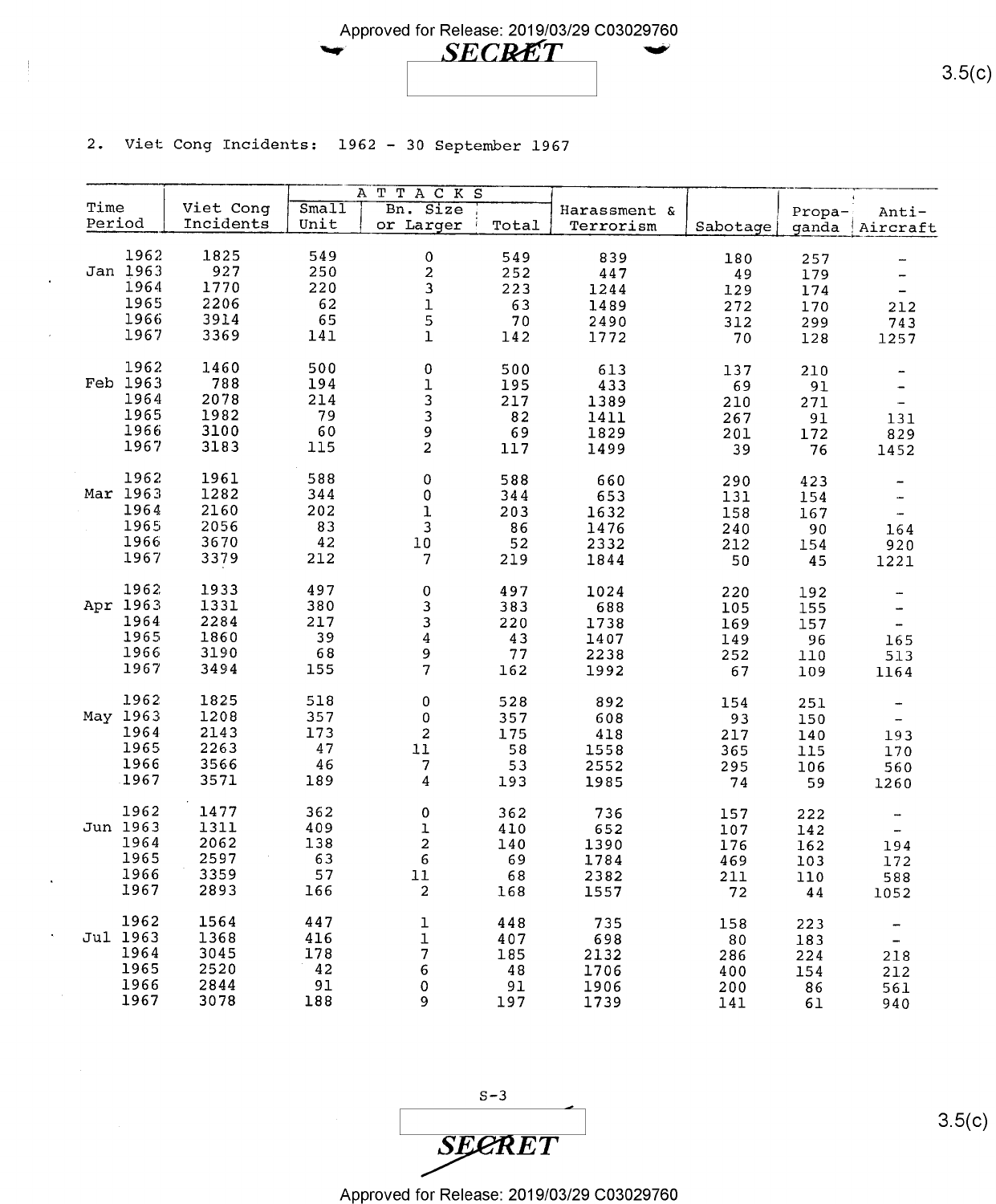## Approved for Release: 2019/03/29 C03029760  $\sim$  SEGRET  $\sim$

|        |          |           |       | TACKS<br>A T      |       |              |          |          |          |
|--------|----------|-----------|-------|-------------------|-------|--------------|----------|----------|----------|
| Time   |          | Viet Cong | Sma11 | Bn. Size          |       | Harassment & |          | $Propa-$ | Anti-    |
| Period |          | Incidents | Unit  | or Larger         | Total | Terrorism    | Sabotage | ganda    | Aircraft |
|        |          |           |       |                   |       |              |          |          |          |
|        | 1962     | 1642      | 378   | 0                 | 378   | 885          | 146      | 233      |          |
| Aug    | 1963     | 1349      | 367   |                   | 368   | 647          | 113      | 221      |          |
|        | 1964     | 2580      | 110   |                   | 113   | 1775         | 315      | 173      | 204      |
|        | 1965     | 2498      | 47    |                   | 52    | 1597         | 349      | 200      | 300      |
|        | 1966     | 2401      | 59    | 13551             | 64    | 1752         | 113      | 87       | 385      |
|        | 1967     | 3271      | 203   |                   | 204   | 1653         | 145      | 96       | 1173     |
|        |          |           |       |                   |       |              |          |          |          |
|        | 1962     | 1375      | 391   | $\pmb{0}$         | 391   | 624          | 178      | 182      |          |
| Sep    | 1963     | 1763      | 500   | 3                 | 503   | 889          | 164      | 207      |          |
|        | 1964     | 3091      | 114   |                   | 118   | 1938         | 482      | 178      | 375      |
|        | 1965     | 2473      | 26    |                   | 31    | 1530         | 278      | 185      | 449      |
|        | 1966     | 2864      | 84    | $\frac{4}{5}$ 2 5 | 86    | 1972         | 90       | 115      | 601      |
|        | 1967     | 3757      | 255   |                   | 260   | 2148         | 206      | 65       | 1078     |
|        |          |           |       |                   |       |              |          |          |          |
|        | 1962     | 1357      | 418   | $\mathbf 1$       | 419   | 583          | 189      | 166      |          |
|        | Oct 1963 | 1422      | 365   | $\pmb{0}$         | 365   | 802          | 105      | 150      |          |
|        | 1964     | 2827      | 77    | 6                 | 83    | 1790         | 480      | 197      | 277      |
|        | 1965     | 3330      | 32    | 12                | 44    | 1969         | 415      | 198      | 704      |
|        | 1966     | 2923      | 119   | $\overline{a}$    | 121   | 1749         | 103      | 81       | 869      |
|        |          |           |       |                   |       |              |          |          |          |
|        | 1962     | 1311      | 418   | $\frac{3}{3}$     | 421   | 614          | 144      | 132      |          |
|        | Nov 1963 | 3182      | 642   |                   | 645   | 1990         | 269      | 278      |          |
|        | 1964     | 1982      | 59    | $\overline{1}$    | 60    | 1391         | 247      | 109      | 175      |
|        | 1965     | 3638      | 42    | $10\,$            | 52    | 2234         | 486      | 255      | 611      |
|        | 1966     | 2778      | 84    | 2                 | 86    | 1701         | 125      | 72       | 794      |
|        |          |           |       |                   |       |              |          |          |          |
|        | 1962     | 1346      | 383   | 1                 | 384   | 670          | 107      | 185      |          |
|        | Dec 1963 | 1921      | 261   | $\pmb{0}$         | 261   | 1298         | 111      | 251      |          |
|        | 1964     | 2504      | 90    | $\epsilon$        | 96    | 1719         | 318      | 128      | 243      |
|        | 1965     | 4106      | 50    | 7                 | 57    | 2572         | 442      | 317      | 718      |
|        | 1966     | 2837      | 97    | 4                 | 101   | 1761         | 98       | 112      | 765      |

|       |       |      |    | Composite Annual Totals |       |      |       |         |
|-------|-------|------|----|-------------------------|-------|------|-------|---------|
| 1962  | 19076 | 5459 | 6  | 5465                    | 8875  | 2060 | 2676  | No Data |
| 1963  | 17852 | 4475 | 15 | 4490                    | 9805  | 1396 | 2161  | No Data |
| 1964  | 28526 | 1792 | 41 | 1833                    | 19556 | 3178 | 20080 | 1879    |
| 1965  | 31529 | 612  | 73 | 685                     | 20730 | 4132 | 1974  | 4008    |
| 1966  | 37446 | 872  | 66 | 938                     | 24664 | 2212 | 1504  | 8128    |
| *1967 | 29932 | 1624 | 38 | 1662                    | 16126 | 864  | 683   | 10597   |

\*Through 30 September 1967

 $S-4$ 

**SECRET** 

 $3.5(c)$